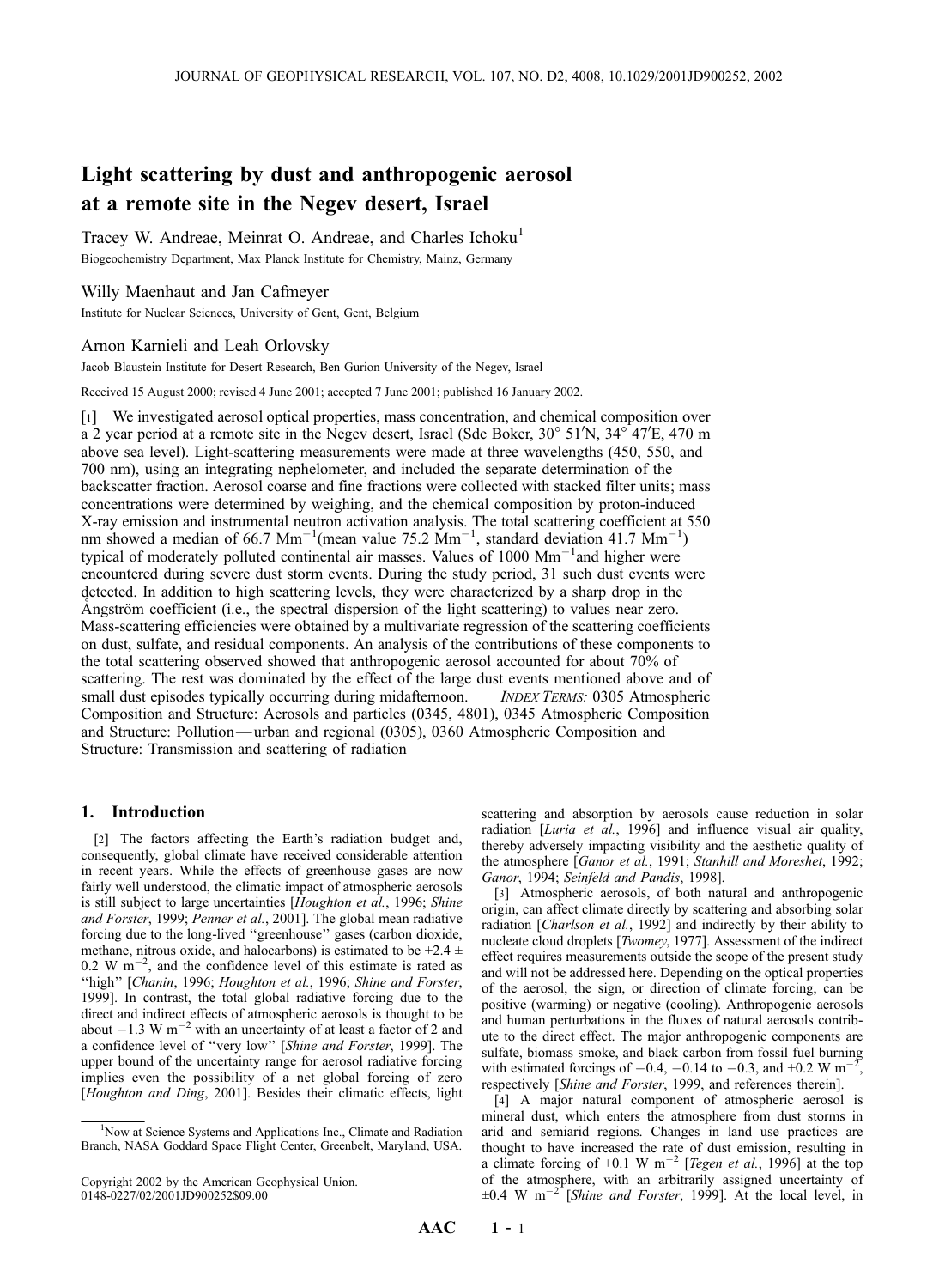areas with prevalent dust storms, dust can be the dominant aerosol component present and the forcing can vary, for example, from  $+5$  to  $-3$  W m<sup>-2</sup> between Arabia and the Arabian Sea, as described by Shine and Forster [1999]. On the basis of their measurements of African mineral dust at Barbados, Li et al. [1996] found that throughout the tropical and subtropical North Atlantic region, mineral dust from Africa should be the dominant light-scattering aerosol. They proposed that mineral dust over this region, and other regions where anthropogenically enhanced dust concentrations are high, could be an important climate-forcing agent. Mineral dust has, however, only recently begun to be included in calculations of radiative forcing. The associated uncertainties are considerable, given the high variability of the dust loading in space and time, and our limited knowledge of dust optical properties in many regions of the Earth [Claquin et al., 1998; Tegen and Miller, 1998; Ginoux et al., 1999; Sokolik and Toon, 1999; Guelle et al., 2000]. It is obvious from the preceding discussion that much more information is required on the spatiotemporal distribution and the size-dependent chemical and optical properties of atmospheric aerosols [Andreae, 1995; Schwartz and Andreae, 1996; Penner et al., 2001].

[5] The aerosol mass-scattering efficiency ( $\alpha$ ; m<sup>2</sup> g<sup>-1</sup>), which is also referred to as mass-scattering coefficient or specific light scattering, is determined using concurrent measurements of the aerosol light-scattering coefficient  $(\sigma_{\rm SD})$  and some estimate of particle mass [Hegg et al., 1996; Charlson et al., 1999]. Many previous derivations of  $\alpha$  have been made using only sulfate to represent particle mass, and other components, such as mineral dust and carbonaceous aerosols, were not considered. Furthermore, earlier climate-modeling work also focused on sulfate aerosols as the presumably dominant anthropogenic light-scattering species [Waggoner et al., 1976; Charlson et al., 1991; Kiehl and Briegleb, 1993]. It is now clear, however, that this assumption is not valid and that aerosol species other than sulfate make important contributions to scattering [Malm et al., 1994; Andreae, 1995; Houghton et al., 1996; Novakov et al., 1997; Penner et al., 2001].

[6] To improve our knowledge of the radiative properties of atmospheric aerosols, their origin, and their spatiotemporal distribution, we have initiated in 1995 the Aerosol Radiation and Chemistry Experiment (ARACHNE) research program, a set of long-term measurements at selected locations in the eastern Mediterranean region. Model calculations show that global circulation patterns tend to transport pollutants, emitted from central and eastern Europe, toward the Mediterranean and the Middle East. Therefore high concentrations of pollution aerosols are expected in this region. Particularly, anthropogenic sulfate levels and their direct radiative effects are predicted to be very pronounced there [Langner et al., 1992; Chin and Jacob, 1996; Feichter et al., 1996]. Also, the region is subject to long-range transport of desertdust aerosols from the deserts of North Africa and the Near East, with mineral dust being a major component of aerosol mass [Levin and Lindberg, 1979; Ganor and Mamane, 1982; Ganor et al., 1991]. These factors and the frequent cloud-free conditions make the study area highly suitable to test our present understanding of the production and transport of aerosols and of their impact on the Earth's radiation budget.

[7] This paper is one in a series of publications resulting from the ARACHNE program (for details of other aspects of this program, and in particular the results of the winter and summer intensive campaigns, refer to Ichoku et al. [1999]and Formenti et al. [2001b], respectively). Here we will focus on the optical properties, mass-scattering efficiencies, and chemical composition of atmospheric aerosols measured at a field site at Sde Boker  $(30^{\circ}51'34^{\circ}47'E, 470 \text{ m}$  above sea level (asl)), in the Negev desert, Israel. Using the data set we have collected at this site over a 2 year period, we present mass-scattering efficiencies obtained by a

multivariate regression of the scattering coefficients on dust, sulfate, and residual components.

# 2. Methods

[8] Aerosol-scattering coefficients were measured with a three wavelength integrating nephelometer (TSI model 3563: TSI Incorporated, St. Paul, Minnesota, USA). This instrument makes continuous measurements of the atmospheric light-scattering coefficients for both total scattering and backscattering of in situ aerosols. Scattered light that passes through dichroic beam splitters and 40 nm bandpass filters centered at 450, 550, and 700 nm is detected by three photon-counting photomultiplier tubes (PMTs). Particle-scattering signals are both sensitive and stable over long periods of time because the instrument contains several noise and drift compensation features. The dark current of the detectors, variations in the light source intensity, and temperature, pressure, and humidity are continually measured. In addition, instrument wall scatter is periodically monitored by passing the inlet air through an in-line high-efficiency particulate air (HEPA) filter. These features make the nephelometer suitable for long-term field deployment.

[9] The nephelometer has one humidity and two temperature sensors. One temperature sensor is located at the sample inlet. Since the instrument was housed in a room without air conditioning, the temperature at the inlet was usually warmer than the outside ambient temperature. The other temperature sensor and the humidity sensor are located near the sample outlet, and it is these values that are used in the calculations as representing conditions inside the measurement chamber. For our instrument at Sde Boker the outlet temperature was always  $\sim$ 3 $\degree$  C warmer than the inlet temperature, due to the heat produced by the nephelometer. Therefore the sample humidity measured near the sample outlet is always lower than ambient.

[10] For the duration of the measurement period, data were recorded around the clock at 2 min intervals. The inlet consisted of  $\sim$  5 m of 2.2 cm ID plastic hose that was fitted with a funnel covered by an insect screen. The inlets for the nephelometer and the stacked filter unit (SFU) sampler (described below), which both faced downward, were located adjacent to one another on a rooftop  $\sim$  4 m above ground. No attempt was made to limit the size range of the particles entering the instrument.

[11] The instrument was calibrated following the instructions of the manufacturer, using compressed air or filtered ambient air for the low span gas and  $CO<sub>2</sub>$  for the high span gas. A series of calibrations was conducted in the laboratory, and the instrument was calibrated when first placed in the field and then periodically during the 2 year data collection period. The calibration coefficients over the first year and a half of the study period showed coefficients of variation for the blue, green, and red wavelengths of 1.5, 0.34, and 3.9%, respectively. Between the field calibration of 21 June 1996 and the next field calibration of 9 March 1997, there was a change of 8% that was assumed to be linear over this time period, and a data correction was applied accordingly. For more detailed discussions of the performance characteristics of this instrument refer to Anderson et al. [1996], Anderson and Ogren [1998], Caldow et al. [1994], and Bodhaine et al., [1991].

[12] Corrections were made to account for the truncation of near-forward scattered light and the non-Lambertian illumination intensity of the TSI 3563 [Anderson and Ogren, 1998]. To account for the particle-size dependence of the truncation error, we used the correction equations based on the observed Angström coefficients, as proposed by Anderson and Ogren [1998]. For the submicron aerosol, these corrections are minor (<10%), while for the coarse mineral dust aerosol, they may reach  $\sim$ 50%. The near-forward truncation error is of minor importance for the climatic effect of the aerosol, however, since the light scattered in the near-forward direction will also reach the Earth's surface and not be scattered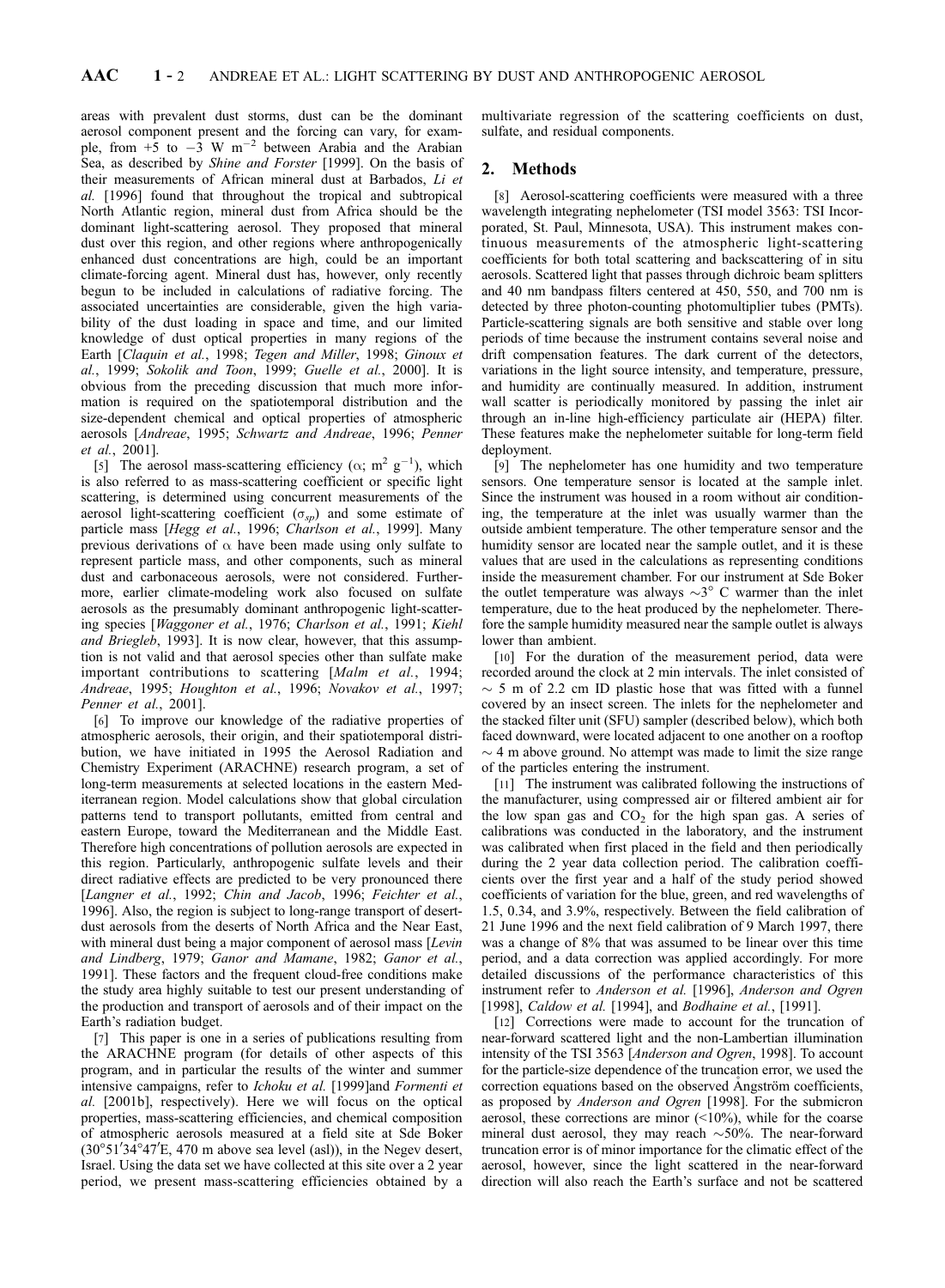| Month    |         | Temperature, °C |         | Relative Humidity, % |         |         |  |
|----------|---------|-----------------|---------|----------------------|---------|---------|--|
|          | Average | Minimum         | Maximum | Average              | Minimum | Maximum |  |
| Jan. 96  | 9.8     | $-0.7$          | 20.2    | 75.9                 | 16.0    | 99.8    |  |
| Feb. 96  | 11.8    | 0.7             | 20.2    | 65.3                 | 8.2     | 99.6    |  |
| March 96 | 12.9    | 1.9             | 29.0    | 63.8                 | 17.5    | 100.0   |  |
| April 96 | 16.4    | 4.9             | 35.4    | 58.5                 | 8.4     | 99.2    |  |
| May 96   | 21.9    | 9.0             | 40.1    | 53.5                 | 7.7     | 100.0   |  |
| June 96  | 23.1    | 13.3            | 36.0    | 57.9                 | 12.0    | 99.4    |  |
| July 96  | 25.6    | 15.7            | 37.6    | 60.2                 | 12.4    | 100.0   |  |
| Aug. 96  | 25.1    | 13.7            | 36.7    | 63.2                 | 17.9    | 99.0    |  |
| Sept. 96 | 23.6    | 11.9            | 39.0    | 63.2                 | 10.7    | 98.7    |  |
| Oct. 96  | 19.1    | 6.4             | 32.5    | 64.3                 | 14.5    | 98.1    |  |
| Nov. 96  | 16.1    | 4.8             | 26.2    | 66.6                 | 16.5    | 99.7    |  |
| Dec. 96  | 11.9    | 1.3             | 24.6    | 67.8                 | 9.9     | 100.0   |  |
| Jan. 97  | 9.8     | 1.1             | 23.4    | 73.9                 | 9.0     | 99.9    |  |
| Feb. 97  | 7.9     | $-2.6$          | 22.7    | 70.9                 | 26.9    | 100.0   |  |
| March 97 | 10.8    | $-0.3$          | 26.2    | 67.7                 | 14.0    | 96.9    |  |
| April 97 | 15.2    | $-0.4$          | 37.7    | 54.9                 | 9.0     | 100.0   |  |
| May 97   | 21.4    | 6.9             | 33.9    | 50.1                 | 8.9     | 98.1    |  |
| June 97  | 23.7    | 9.9             | 39.6    | 55.6                 | 11.3    | 100.0   |  |
| July 97  | 25.2    | 14.6            | 36.7    | 57.1                 | 14.6    | 99.5    |  |
| Aug. 97  | 23.8    | 14.2            | 35.7    | 64.7                 | 18.0    | 100.0   |  |
| Sept. 97 | 22.2    | 12.1            | 32.1    | 66.3                 | 21.3    | 99.2    |  |
| Oct. 97  | 20.3    | 8.1             | 35.2    | 64.6                 | 17.3    | 98.7    |  |
| Nov. 97  | 15.5    | 6.1             | 25.3    | 68.5                 | 22.0    | 100.0   |  |
| Dec. 97  | 11.1    | 0.6             | 20.7    | 74.6                 | 26.6    | 100.0   |  |

Table 1. Temperature and Humidity Statistics for Sde Boker, January 1996 to December 1997

back into space except at very large zenith angles. To allow comparison with other work, both corrected and uncorrected values will be reported. Scattering by particles  $(\sigma_{sp})$  is given in units of inverse megameter  $(Mm^{-1})$ .

[13] Aerosol sampling at Sde Boker was begun in January 1995 and continues to this day. The complete aerosol data set will be referred to in this paper as the ''long-term'' data set, while the subset chosen for presentation in this paper (obtained during December 1995 to October 1997, the time that the nephelometer was in operation) is referred to as ''this study.'' Each week, two 2 day and one 3 day samples were taken using the ''Gent'' PM10 stacked filter unit (SFU) sampler. The ''Gent'' sampler operates at an airflow rate of  $15 - 16$  L/min and works according to the same principles as other SFU variants [Heidam, 1981; John et al., 1983; Cahill et al., 1990]. It utilizes two 47 mm diameter Nuclepore polycarbonate filters, with pore sizes of  $8 \mu m$  (Apiezon vacuum grease coated) and 0.4  $\mu$ m, which are placed in series. The 50% cutoff diameter for the 8  $\mu$ m filter, at the face velocity used, is  $\sim$  2 mm. Upstream of the coarse filter is a preimpaction stage that has a calculated 50% cutoff diameter of 10  $\mu$ m and thus acts as a PM10 (particulate matter 10  $\mu$ m) inlet. The impaction plate of the preimpaction stage is coated with Apiezon vacuum grease in order to reduce particle bounce-off. Consequently, the coarse Nuclepore filter collects the  $2-10 \mu m$  equivalent aerodynamic diameter (EAD) size fraction, whereas the fine filter collects the particles  $\leq$   $2 \mu$ m EAD. The air was drawn through the sampler with a diaphragm vacuum pump. The air volume is measured with a calibrated dry gas meter. Air volumes at ambient  $T$  and  $P$  are used for calculating concentration data.

[14] The coarse and fine filters from the SFU samples were analyzed for coarse and fine particulate masses (CPM and FPM) by gravimetry, for black carbon equivalent (BCE) (the concentration of black carbon corresponding to a measured light extinction at fixed absorption efficiency) by light reflectance, for soluble ionic species by ion chromatography (IC) and capillary zone electrophoresis (CZE); and for up to 48 elements (from Na to Th) using a combination of instrumental neutron activation analysis (INAA) and particle-induced X-ray emission analysis (PIXE). The IC and CZE analyses were limited to the samples from the two intensive campaigns and a few long-term samples from 1995. The gravimetric analysis was done by weighing each filter before and after sampling with a microbalance  $(1 \mu g)$  sensitivity) in a room with stabilized temperature ( $20^{\circ}$ C) and relative humidity (50%). The filters were preequilibrated in this room for at least 24 hours, and during the actual weighing, static electricity was eliminated from the filter by means of  $a^{210}Po$  radioactive source. The BCE analysis is based on a light reflectance technique [Andreae, 1983; Andreae et al., 1984] performed with a commercial smoke stain reflectometer (Diffusion Systems Ltd., London, England, UK, model 43). To dissolve the ionic species for IC or CZE analysis, the Nuclepore filters are cut up, placed into polyethylene or polystyrene bottles, and extracted with deionized water. The anions measured are nitrite, nitrate, sulfate, chloride, and bromide. The cations measured are  $Na^+$ ,  $NH_4^+$ ,  $K^+$ ,  $Mg^{2+}$ , and  $Ca^{2+}$ . The IC method is described in detail by Maenhaut [1997]. The CZE analyses were carried out according to *Beck and Engelhardt* [1992]. The following elements were measured by INAA using one half of each filter: Na, Mg, Al, Cl, K, Ca, Sc, Ti, V, Cr, Mn, Fe, Co, Ni, Cu, Zn, Ga, As, Se, Br, Rb, Sr, Mo, Ag, Cd, In, Sn, Sb, I, Cs, Ba, La, Ce, Sm, Eu, Lu, W, Au, and Th. The neutron irradiations, gamma spectrometric counting, and quantification methods were similar to those described by Maenhaut and Zoller [1977] and Schutyser et al. [1978]. A quarter section of each filter was used for PIXE, and the following elements were measured: Na, Mg, Al, Si, P, S, Cl, K, Ca, Ti, V, Cr, Mn, Fe, Ni, Cu, Zn, Ga, Ge, As, Se, Br, Rb, Sr, Y, Zr, Nb, Mo, Ba, Pb, U, and Th. The experimental setup and analytical procedures used in these PIXE analyses have been presented before [Maenhaut et al., 1981; Maenhaut and Raemdonck, 1984]. For further detailed descriptions of the ''Gent'' SFU sampler and chemical analysis techniques refer to Maenhaut et al. [1996a] and Maenhaut [1997].

#### 3. Results and Discussion

#### 3.1. Study Site Description and Climatology

[15] All measurements were made in Sde Boker  $(30^{\circ} 51^{\prime}N, 34^{\circ}$  $47\text{°E}$ , 470 m asl), Israel, at the site of the Jacob Blaustein Institute for Desert Research, of the Ben Gurion University of the Negev. Sde Boker, about 100 km inland from the eastern Mediterranean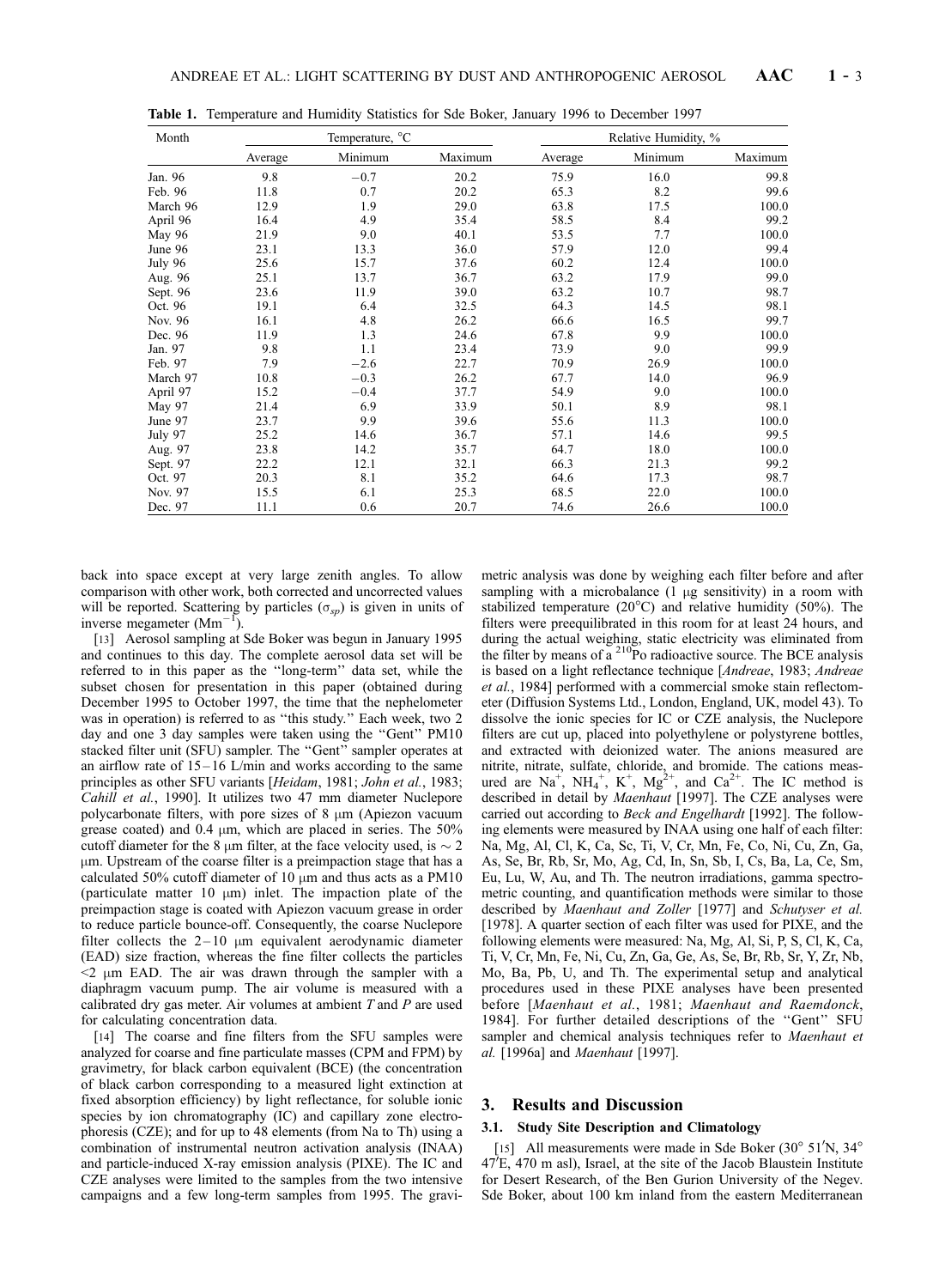

Figure 1. Time series plot of (a) total scattering for three wavelengths, (b) Angström coefficient, (c) coarse and fine aerosol mass, and (d) calculated anthropogenic and dust total scattering.

Sea is in the northern part of the Negev desert, at the southern boundary of the Israeli transition belt, a 50 km wide zone with a steep climatic gradient. Mean annual rainfall decreases from 200 to 100 mm over this transition belt. The annual rainfall at Sde Boker, occurring all in winter is about 100 mm. Temperature and humidity statistics for Sde Boker are compiled in Table 1. The coldest and most humid months of the year are January and February, the hottest months are July and August, and the driest month is May.

[16] In a study of dust events over Israel covering the 33 year period of 1958-1991, Ganor [1994] shows that the dusty season begins in October. The frequency of dust episodes remains steady through February, then approximately doubles during the period of April through May, after which it drops sharply. July and August are nearly dust free. Large amounts of dust originating in the Saharan belt (Chad, Libya, Egypt, and Saudi Arabia) are blown over the Mediterranean and reach Israel (estimated  $70 \times 10^6$  tons per year)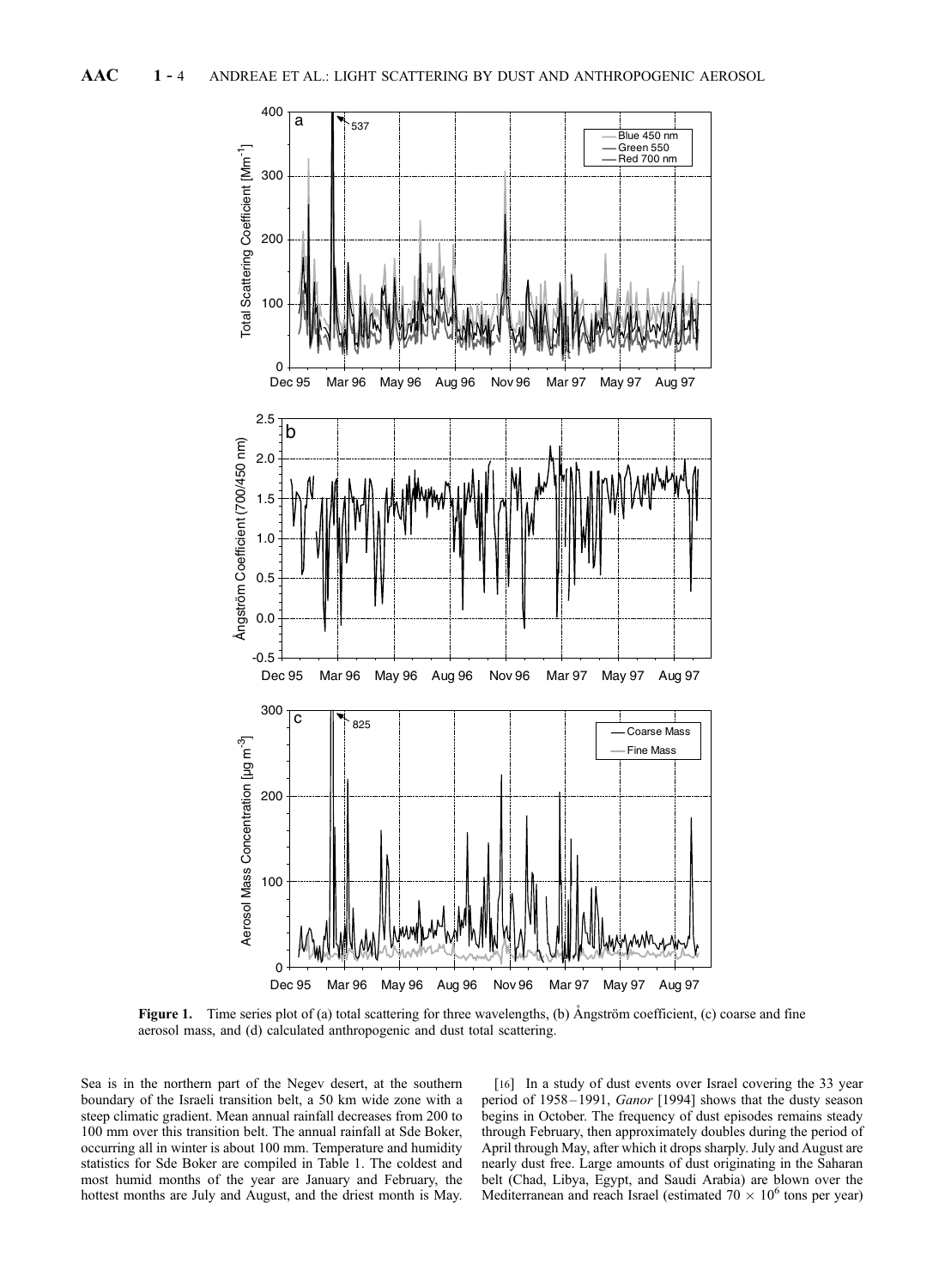

with approximately one third of this total settling over the country [*Ganor*, 1994]. Airflow over the east Mediterranean is generally from west to east. Air mass back trajectories, studied over a 5 year period at the 850 hPa level, show that 36% of the time, air masses reaching Israel have originated from northwestern Europe and 30% of the time from northeastern Europe [Dayan, 1986].

# 3.2. Scattering Coefficients, Time Series, and Angström Coefficient

[17] Total scattering as recorded by the three wavelength nephelometer for the study period of 14 December 1995 until 9 October 1997 (this study) is shown in Figure 1a, and a statistical summary of the scattering data is presented in Table 2. The data represent averages for the same  $2-3$  day periods over which the aerosol samples were collected. To eliminate the influence of the sharp nonlinear increase in  $\sigma_{sp}$  at high humidities that sometimes occur in the early morning hours, data with RH>80% in the instrument chamber have been removed from the data set.

[18] The total mass scattering coefficients at 450 nm (blue), 550<br>n (green), and 700 nm (red) vary from low values of  $\epsilon_0$ , 20 Mm<sup>-1</sup> nm (green), and 700 nm (red) vary from low values of  $\sim$  20 Mm<sup>-</sup> to a highest value of  $\sim 500 \text{ Mm}^{-1}$ . The (uncorrected) total scattering coefficient at 550 nm showed a median of 66.7  $\text{Mm}^{-1}$ (mean and standard deviation:  $75.2 \pm 41.7$  Mm<sup>-1</sup>) typical of moderately polluted continental air masses. For comparison, scattering coefficients of 26  $\text{Mm}^{-1}$  for a clear day and 410  $\text{Mm}^{-1}$  for a day with heavy smog have been reported for Los Angeles, California, USA [Seinfeld and Pandis, 1998]. Hegg et al. [1997] reported values ranging from 20 to 195  $\text{Mm}^{-1}$  off the mid-Atlantic coast of the United States, *ten Brink et al.* [1996] reported an annual average of 71 Mm<sup>-1</sup> and values as low as 5 Mm<sup>-1</sup> (for marine arctic air) measured in the Netherlands, and values ranging from 3.7 to 155  $\text{Mm}^{-1}$  were reported for Barbados [*Pilinis and Li*, 1998]. Comparison of the instrument-error corrected and uncorrected values shows significant differences.

[19] The Angström coefficient å, which represents the wavelength dependence of scattering ( $\sigma_{sp}$ ) was calculated according to the following formula:

$$
\mathring{a} = \ln(\sigma_{sp\ 700}/\sigma_{sp\ 450})/\ln(\lambda_{700nm}/\lambda_{450nm})
$$

[20] The Angström coefficient increases with decreasing particle size. For aerosol particles with a volume mean diameter of  $\approx$ 1.5 µm and larger (coarse) particles, the Angström coefficient is zero or slightly negative, and for particles of less than  $1\mu$ m diameter (fine), it is 1 or greater [Seinfeld and Pandis, 1998]. In our data set, it ranged from  $-0.16$  to 2.16, with an average  $\pm$ standard deviation and a median value of  $1.41 \pm 0.44$ , and  $1.52$  for the uncorrected data and  $1.43 \pm 0.41$  and 1.53 for the instrumenterror corrected data (Figure 1b and Table 2). Because of the ratioing process that goes into the calculation of the Angström coefficient, the effect of the correction nearly cancels out the effect of using either the corrected or the noncorrected data. The lowest values were found during dust events. In our results, there is a clear relationship between the Angström coefficient and the relative abundance of coarse and fine aerosols as measured by the ratio

**Table 2.** Scattering Coefficients ( $\sigma_{sp}$ ), Angström Coefficient ( $\hat{a}$ ), and Backscatter Ratios (b) Obtained During the Study Period at Sde Boker<sup>a</sup>

| Property                                | $450$ nm         | 550 nm          | $700$ nm                |
|-----------------------------------------|------------------|-----------------|-------------------------|
| $\sigma_{sp}$                           | $96.5 \pm 45.3$  | $75.2 \pm 41.7$ | $53.7 \pm 37.7$         |
|                                         | 88.8             | 67.7            | 45.8                    |
| $\sigma_{sp}$ (corrected)               | $110.8 \pm 56.5$ | $86.7 \pm 53.8$ | $62.0 \pm 48.7$         |
|                                         | 99.2             | 75.4            | 51.6                    |
| $a_{(700nm/450nm)}$                     | .                | $1.41 \pm 0.45$ | $\cdot$ $\cdot$ $\cdot$ |
|                                         |                  | 1.52            |                         |
| $\tilde{a}_{(700nm/450nm)}$ (corrected) | $\cdots$         | $1.43 \pm 0.41$ | $\cdot$                 |
|                                         |                  | 1.53            |                         |
| $\boldsymbol{h}$                        | $0.12 \pm 0.02$  | $0.13 \pm 0.02$ | $0.16 \pm 0.02$         |
| $b$ (corrected)                         | $0.10 \pm 0.01$  | $0.12 \pm 0.02$ | $0.14 \pm 0.02$         |

<sup>a</sup> For  $\sigma_{sp}$  and b, values with and without corrections for the instrument artefacts of the TSI 3563 are presented. Means and standard deviations are given for all parameters; since  $\sigma_{sp}$  and  $\hat{a}$  are influenced by a relatively small number of high values from dust episodes; the median is also shown for these parameters (in italics).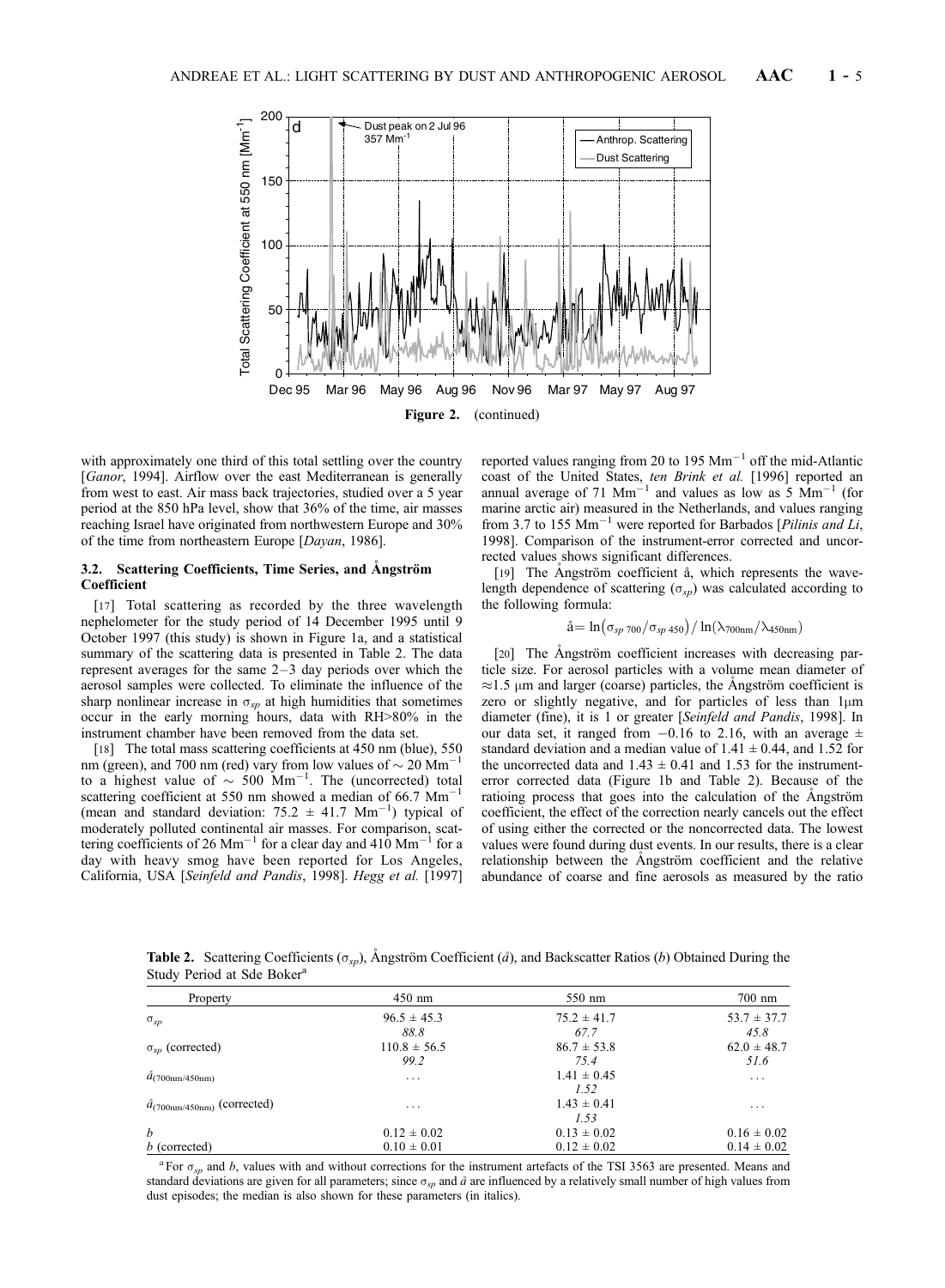

Figure 2. Scatterplot of the ratio of coarse particulate mass (CPM) to fine particulate mass (FPM) against (a) the Ångström coefficient, (b) the uncorrected backscatter ratio (550 nm), and (c) corrected backscatter ratio (550 nm).

CPM/FPM (Figure 2a). The Angström coefficient declines with an approximately logarithmic dependence from values around 2 for samples dominated by fine aerosol to values around zero during dust storms, in good agreement with the behavior expected from Mie theory [Seinfeld and Pandis, 1998].

[21] The backscatter ratio at Sde Boker falls within a narrow range (0.13  $\pm$  0.02) and is close to values from polluted air masses reported from other regions, for example,  $0.14 \pm 0.02$  from continental air masses in the northwestern and eastern United States [Anderson et al., 1999; Sheridan and Ogren, 1999]. A plot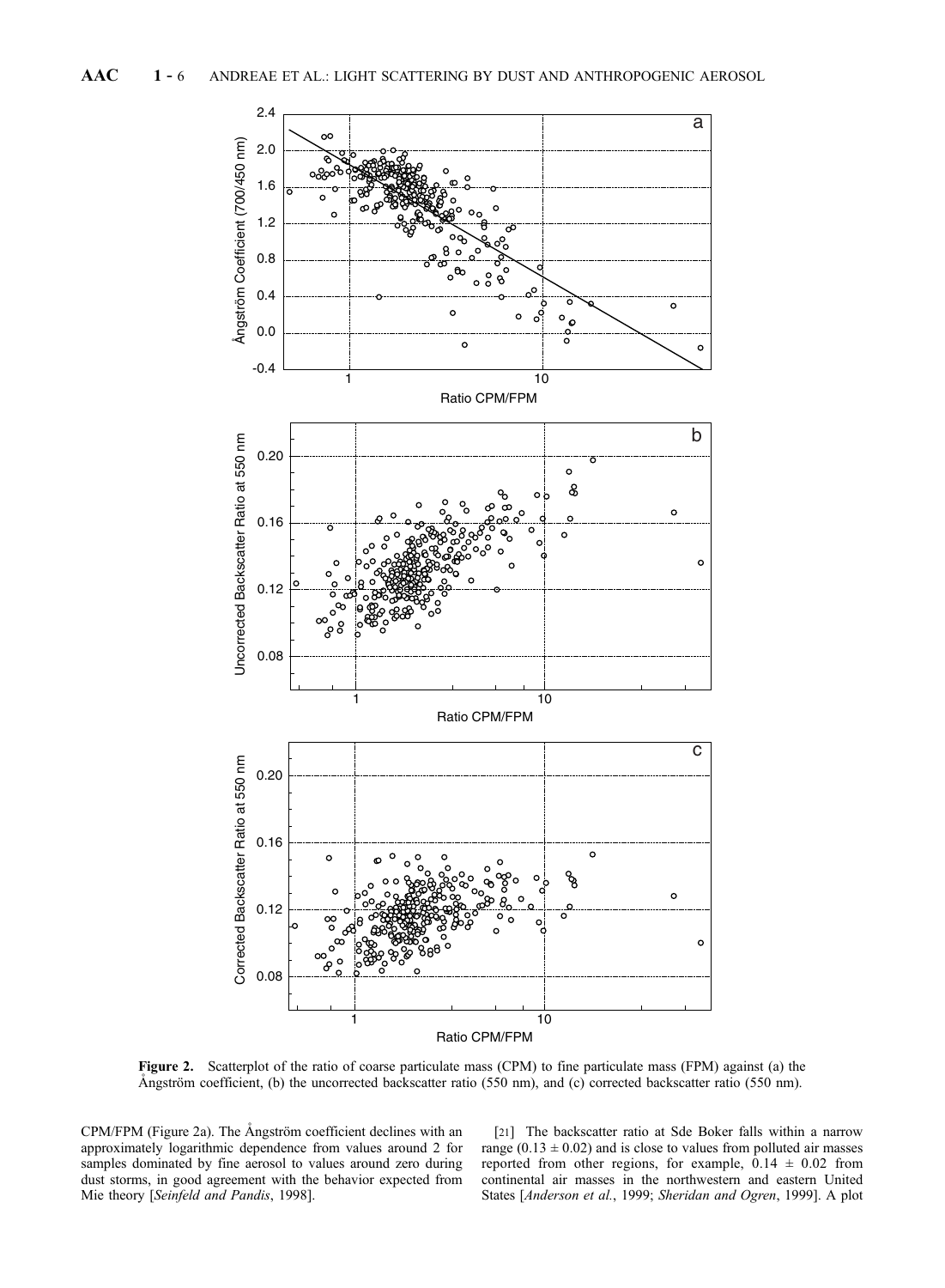

Figure 3. Time series plot showing the total scattering at three wavelengths and the  $\AA$ ngström coefficient for (a) the case study of  $8-11$  February 1996 and (b) the case study of  $6-8$  May 1997.

of the backscatter ratio (i.e., the ratio of scattering in the backward hemisphere to total scattering) versus CPM/FPM shows an apparent increase of this ratio with increasing relative abundance of coarse aerosol (Figure 2b). This is in conflict with theoretical expectations, which would predict that the fraction of backscattered light decreases with particle size. The observed positive correlation appears to be an artefact of the nephelometer geometry. When the backscatter ratio is calculated using the instrument-error corrected values of total scattering, there is no significant relationship between this ratio and the CPM/FPM (Figure 2c). The lack of the expected negative correlation between backscatter ratio and size may be due to a residual instrumental artefact or to the relatively weak size dependence of the two parameters for particle sizes larger than  $0.7 \mu m$  diameter [Nemesure et al., 1995]. It may also be related to the difficulties associated with the application of Mie theory to large, nonspherical particles (T. L. Anderson, personal communication, 2000).

[22] To identify dust events in our data set, we used the following criteria: (1) the total scattering coefficient at 550 nm must be at least  $150 \text{ Mm}^{-1}$  for at least 1 hour and (2) Angström coefficients must be less than 0.92 (outside of dust events, this value is normally greater than 1.4). During the study period, 31 such dust events were detected, which were characterized by a sharp drop in the Ångström coefficient to values near zero. During the most severe dust storm events, we recorded 2 min average values of  $1000 \text{ Mm}^{-1}$  and higher. As discussed in section 3.1, the months with the fewest dust events are July and August. In 1996 we recorded one dust event on July 18 and one on August 12, and in 1997, we had no recorded dust events in either of these months. During the rest of the year no obvious seasonal pattern is evident. During the measurement period, we collaborated with project MEDUSE (Mediterranean Dust Experiment) in which dust events for the Mediterranean area were predicted using models. We participated in verifying, through our field observations and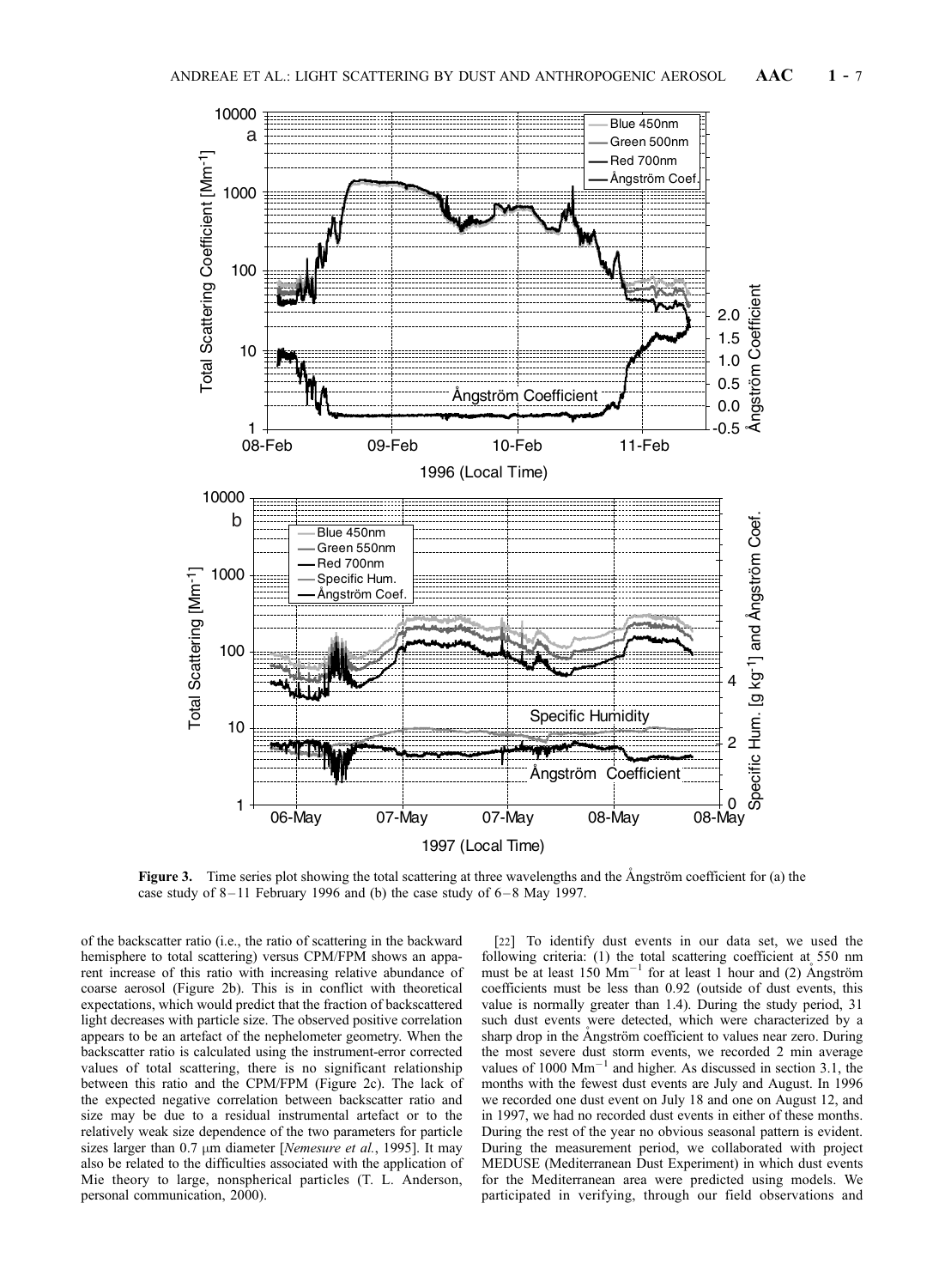

Figure 4. Five day air mass back trajectories at 960 and 900 hPa arriving at Sde Boker on 10 February 1996. The bottom panel shows the altitude (pressure level) of the air mass along the trajectories.

measurements, the timing and intensity of dust events predicted for the Sde Boker area. The results of this work are available on the Internet, web site http://www.halo.is/meduse/.

[23] To illustrate in more detail the physical and chemical properties of the aerosol at Sde Boker, we have selected days in February 1996 and in May 1997 which represent dusty and polluted conditions, respectively. In Figures 3a and b we show the total scattering and the Angström coefficients determined at 2 min intervals for these periods, in Figures 4 and 5 the back trajectory analyses to determine the origin of sampled air masses, and in Table 3 the chemical composition of the aerosol. These trajectories are representative cases for a complete set of trajectories that we have compiled for our site.

[24] For the time period of  $8-12$  February 1996, total scattering for all three wavelengths is shown in Figure 3a. During this period, a dust event lasting about 2 days occurred. The scattering values in the morning of 8 February are moderate, centering at  $50 \text{ Mm}^{-1}$  at midmorning. The Angström coefficient has a value of about 1.3 during this period. By late afternoon, the onset of the dust event is evident as the scattering begins to rise and the spectral dispersion of the scattering diminishes, shown by a drop in the Angström coefficient. By midnight, scattering increases to 1000 Mm<sup>-1</sup>and remains elevated at about 500  $\text{Mm}^{-1}$ . During the night of 11 February the scattering returns to about 50  $\text{Mm}^{-1}$  and the scattering at the three different wavelengths becomes again clearly separated as the dust event ends at midday.

[25] During the entire dust event, the Angström coefficient remained constant at a value of about  $-0.2$ , confirming that the scattering is due to coarse particles that consist, for our study region, mostly of  $CaCO<sub>3</sub>$  and silicate dust [Ganor and Mamane, 1982], with sea salt making up only a minor fraction of the aerosol mass (Table 3). The analysis of the chemical composition of the filter samples for these days shows that values in the coarse fraction for Al, Si, Ca, and Fe, the elements typically considered as dust tracers, are elevated by factors of  $10-30$  compared to the average values for the long term and for this study (Table 3). Na and Cl are also elevated in the coarse fraction, indicating a marine component of the air mass. In contrast, the species indicating pollution, i.e., fine sulfur and lead, are much below the long-term average and approach background levels.

[26] Five-day back trajectory analysis (Figure 4) shows that air masses reaching Sde Boker at 960 hPa on 9 and 10 February, the dusty days, originated over northern Libya and Egypt. This is consistent with the findings of Dayan [1986] that elevated concentrations of suspended particulates are observed in Israel in winter and spring when synoptic conditions bring air up from North Africa. Some of the low-level trajectories for this period (8 – 11 February 1996) show a passage of the air masses over the Red Sea or the Mediterranean, which could explain the presence of the sea-salt aerosol component.

[27] Figure 3b shows total scattering for all three wavelengths and the Angström coefficient for  $6-8$  May 1997, a time of low dust levels and high amounts of pollution as is seen by the elevated levels in the fine fraction of the combustion indicators, BCE, V, Pb, and S, compared to the averages for this study and long term (Table 3). The scattering values range from about 50 to  $200 \text{ Mm}^{-1}$  during this period. The scattering time series shows a combination of local and long-range effects frequently observed at the Sde Boker site. On 6 May and, to a lesser extent, on 7 May, scattering is seen to rise for a few hours in the afternoon and then return to the values of midmorning. Such episodes of elevated scattering are often very spiky (as for 6 May) and are caused by local dust re-suspension, or thermal dust devils, which often occur in the desert during the afternoon [Formenti et al., 2001a]. The occurrence of dust devils on 6 May coincides with sharp drops in the Angström coefficient, indicating coarse aerosol, while å averaged 1.75 during the rest of the time, confirming the presence of polluted air.

[28] After sunset the scattering values begin to rise (for 7 and 8) May, reaching about 200  $\text{Mm}^{-1}$ ) until sunrise when values begin to decline again. The relative humidity follows the same cycle, ranging from about 20% at about 1600 UT to about 55% at about 0000 UT on both days. Despite this coincidence, the change in scattering cannot solely be explained by humidity-controlled growth of the aerosol, which could only account for an increase of about 20 – 30% over this humidity range rather than the observed quadrupling. Two further factors contribute to the increase in aerosol loading, the diel cycle of convection-driven dilution of the planetary boundary layer (PBL) and a probable change in air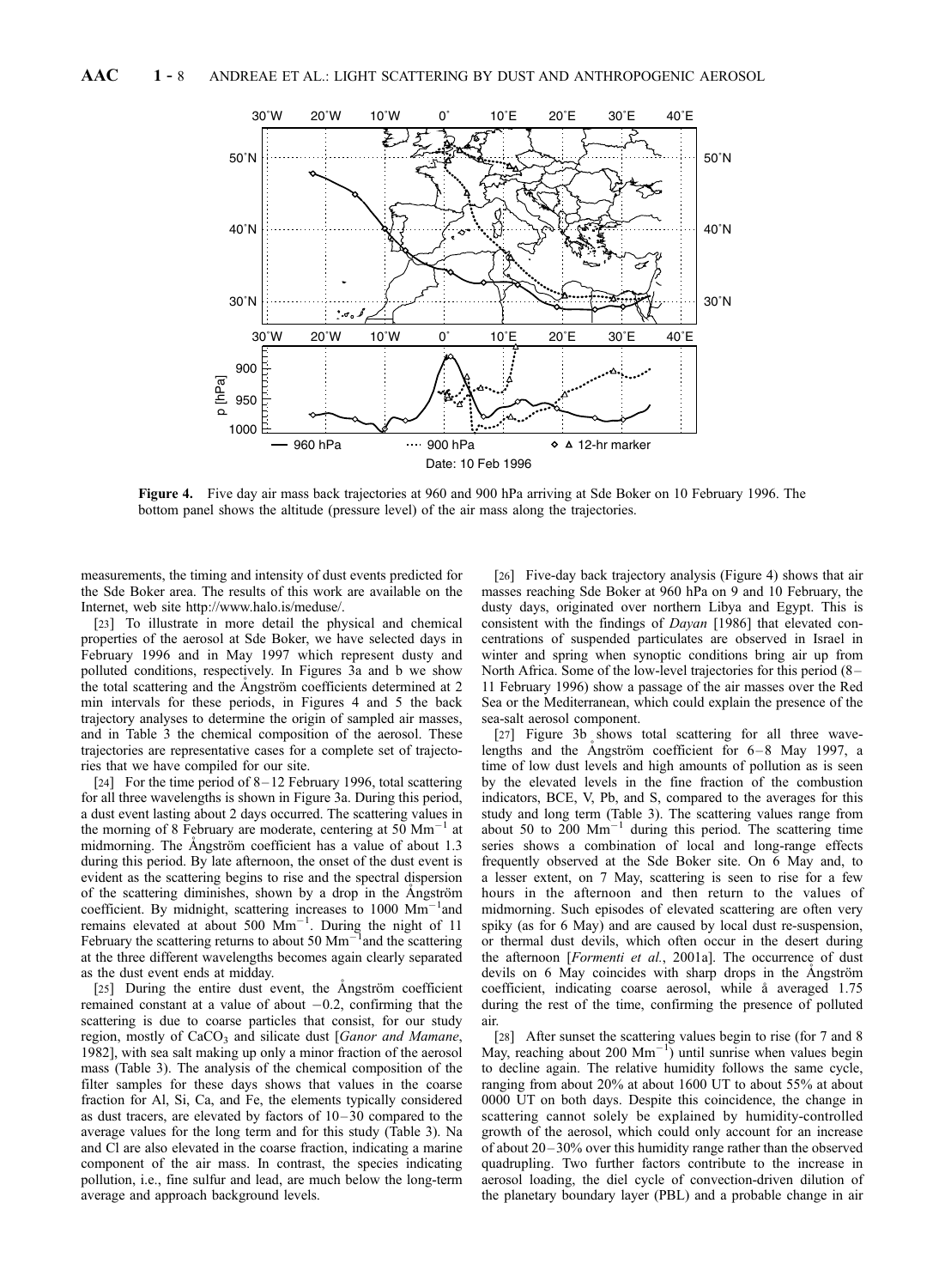

Figure 5. Five day air mass back trajectories at 960 and 900 hPa arriving at Sde Boker on 7 May 1997. The bottom panel shows the altitude (pressure level) of the air mass along the trajectories.

mass origin suggested by a sharp rise in specific humidity in the afternoon of 6 May.

[29] The commonly seen daytime decrease in scattering and aerosol loading at Sde Boker is related to both the diel cycle of relative humidity and the convective dilution of the pollution by growth of the PBL. The polluted air masses (the origins of which are discussed below) typically travel as layers of  $1-3$  km height below a relatively clean and dry free troposphere [*Formenti et al.*, 2001a]. Intensive convection over the desert leads to entrainment of free tropospheric air into the PBL and a reduction both of pollution levels and of the relative and specific humidity.

[30] Back trajectory analysis (Figure 5) shows that during the period 6–8 May near-surface air masses ( $>$   $\sim$  900 hPa) come from central Anatolia and across the Black Sea from Bulgaria, Romania, Ukraine, and Poland. At levels just above this layer, air mass trajectories come from the heavily industrialized Donets region of Ukraine. Emission inventories show these regions to be prolific sources of  $SO<sub>2</sub>$  (e.g., the IGAC/GEIA inventory available on the Internet at http://www.onesky.umich.edu/geia/emits/so2.html). We find that air masses originating in these countries, as well as in

Germany, the Balkans, and Greece, are generally associated with high levels of pollution aerosol measured at Sde Boker. This was already noted by Dayan [1986] who found that trajectories originating in western, central, and eastern Europe and in Ukraine account for some 60% of trajectories reaching Israel on an annual basis and that these air mass origins are associated with polluted air.

## 3.3. Chemical Composition and Concentrations of Fine and Coarse Mode Aerosol

[31] The concentration for all chemical species measured in the fine and coarse mode aerosol for this study (14 December 1995 to 9 October 1997) are shown in Table 3. Also shown, for comparison, are the results for the long-term data set from 23 January 1995 to 26 November 1998. It is noteworthy that average values from the period analyzed in this study differ only in the minutest way from the complete 4 year long-term data set and can therefore be considered representative of the conditions at Sde Boker.

[32] Values for Al and  $SO_4^{2-}$  obtained at two sites in the eastern Mediterranean on the Turkish coast agree favorably with those from our site (taking into consideration differences in sampling and analysis and incident dustiness). At the Antalya site  $(30.34^{\circ}$  E, 36.47° N), *Güllü et al.* [1998] report a geometric mean for  $SO_4^{2-}$  of  $4250$  ng m<sup>-3</sup> and for Al of 300 ng m<sup>-3</sup>. At the Erdemli site (36°<br>33'54"N, 34°15'18"E) in southeastern Turkey, *Kubilay and Say*dam [1995] report a geometric mean for Al of 685 ng m<sup>-3</sup>. Our values for the Sde Boker site for this study (geometric means and in units of ng  $m^{-3}$ ) are 7060 and 1694 for fine and coarse sulfate and 170 and 1044 for fine and coarse Al. Our results for sulfate are also in excellent agreement with the measurements at several sites in Israel by Luria et al. [1996], who found a mean of 9600 ng  $SO_4^2$ <sup>-</sup>m<sup>-3</sup> in samples collected without size discrimination, and at a site 40 km northwest of Damascus, Syria, where Cornille et al. [1990] found 5310 and 2100 ng  $m^{-3}$  for fine and coarse sulfate, respectively.

[33] The abundance of the major constituents of the fine and coarse mode aerosol is shown in Figure 6. The largest fraction in the fine mode is sulfate, the second largest fraction is carbonaceous aerosol, and the rest is accounted for by silicate and carbonate dust, nitrate, and sea salt. Sulfate mass was calculated as  $(NH_4)_{1.86}H_{0.14}SO_4$ , based on an observed ammonium to sulfate ratio of 1.86, and nitrate was assumed to be  $NH<sub>4</sub>NO<sub>3</sub>$ . The concentrations of organic and elemental carbon aerosol were estimated from the measurements of BCE done year-round on the SFU samples, and thermo-optical evolved-gas determinations of organic carbon (OC) and elemental carbon (EC) done during an intensive campaign at Sde Boker [Ichoku et al., 1999]. The BCE measurement strongly overestimates the EC concentration, probably because of errors related to the internal mixing state of the aerosol [Fuller et al., 1999], but the measurements are highly correlated. We therefore applied the EC/BCE slope obtained during the intensive campaign to the entire data set. Since OC data were also only available from the intensive campaign, we had to assume a constant OC/EC ratio (5.6, based on the data from the ARACHNE-97 campaign) throughout the year as well and to use this ratio to obtain an estimate of the annual mean OC concentration. Finally, the concentration of particulate organic matter was determined by multiplying the OC concentration with 1.4, the assumed average ratio of the mass of carbon-containing species to carbon mass. This value is based on the speciation of aerosol carbon mass sampled in highly polluted urban environments [*Groblicki et al.*, 1981; *Gray et al.*, 1986; White, 1990; Hegg et al., 1997]. Silicate and carbonate dust were derived from Al and Ca, and sea salt from Na, as explained in more detail below when dealing with the coarse size fraction. The sum of the fine fraction aerosol components (15.0  $\mu$ g m<sup>-3</sup>) agrees very well with the mean fine fraction mass determined gravimetrically (15.1  $\mu$ g m<sup>-3</sup>), providing excellent mass closure on the fine aerosol.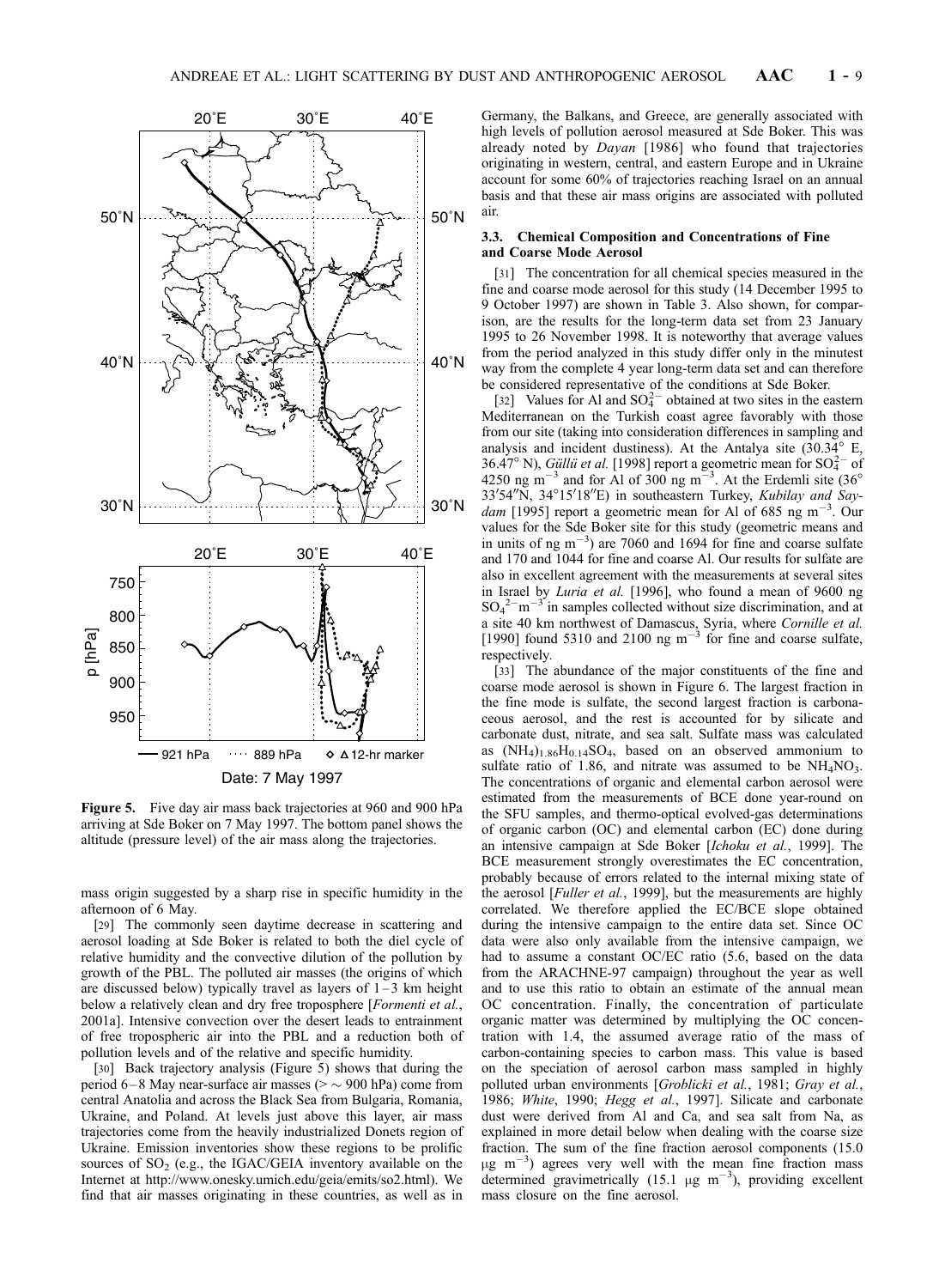| Size Class | Chemical<br>Species                             | This Study<br>14 Dec. 95<br>9 Oct. 97 |                       | Long Term<br>23 Jan. 95<br>26 Nov. 98 |                     | Case Study<br>8 Feb. 96<br>11 Feb. 96 |                            | Case Study<br>6 May 97<br>8 May 97 |                             |  |
|------------|-------------------------------------------------|---------------------------------------|-----------------------|---------------------------------------|---------------------|---------------------------------------|----------------------------|------------------------------------|-----------------------------|--|
|            |                                                 |                                       | Mass, ng m $^{-3}$    |                                       | Mass, ng m $^{-3}$  |                                       | Mass, ng m $^{-3}$         |                                    | Mass, ng m $^{-3}$          |  |
|            |                                                 | Mean                                  | ${\rm SD}$            | Mean                                  | <b>SD</b>           | Mean                                  | <b>SD</b>                  | Mean                               | <b>SD</b>                   |  |
| Fine       | PM, $\mu g\ m^{-3}$<br><b>BCE</b>               | 15.9<br>1232                          | 5.9<br>508            | 15.8<br>1243                          | 5.7<br>517          | 13.0<br>205                           | 0.6<br>220                 | 22.5<br>1637                       | 2.1<br>302                  |  |
|            | Na<br>Mg                                        | 199<br>137                            | 109<br>63             | 199<br>136                            | 109<br>62           | 60.8<br>214                           | 2.3<br>33                  | 198<br>103                         | 9.2<br>31                   |  |
|            | Al<br>Si<br>${\bf P}$                           | 231<br>576<br>93                      | 179<br>425<br>136     | 227<br>560<br>91                      | 183<br>433<br>131   | 772<br>2152<br>$21\,$                 | $10\,$<br>5<br>$rac{2}{5}$ | 108<br>261<br>$\ldots$             | 2.1<br>$\overline{4}$<br>.  |  |
|            | S<br>C1<br>K                                    | 1969<br>62<br>140                     | 889<br>62<br>62       | 2003<br>58<br>145                     | 933<br>56<br>69     | 164<br>$51\,$<br>172                  | 9<br>$\,1\,$               | 4251<br>109<br>104                 | 9<br>12<br>$\sqrt{2}$       |  |
|            | Ca<br>Ti                                        | 807<br>15.9                           | 584<br>11.7           | 765<br>15.8                           | 605<br>12.1         | 1503<br>54.6                          | 34<br>0.5                  | 450<br>8.1                         | 28<br>0.4                   |  |
|            | V<br>Mn                                         | 4.5<br>4.1                            | 2.5<br>2.2            | 4.8<br>4.2                            | 2.6<br>2.3          | 1.5<br>9.1                            | 0.1<br>0.3                 | 9.2<br>6.8                         | 0.1<br>0.2                  |  |
|            | Fe<br>Ni<br>Cu                                  | 165<br>2.4<br>1.3                     | $107\,$<br>1.7<br>0.5 | 163<br>$2.5\,$<br>1.3                 | 109<br>1.7<br>0.8   | 470<br>0.7<br>$1.0$                   | 9<br>0.2<br>0.1            | 135<br>3.9<br>1.4                  | 9<br>$0.2\,$<br>$0.2\,$     |  |
|            | Zn<br>Br                                        | 15.5<br>16.7                          | 16.5<br>16.1          | 17.3<br>16.5                          | 25.9<br>14.9        | 3.7<br>1.2                            | 0.3<br>0.7                 | 118.2<br>11.2                      | 1.6<br>1.2                  |  |
|            | Sr<br>Ι<br>Pb                                   | 3.1<br>2.1<br>11.8                    | 2.4<br>0.7<br>8.3     | 3.0<br>2.2<br>13.0                    | 2.4<br>0.8<br>9.2   | 7.2<br>0.5<br>2.5                     | 0.6<br>0.1<br>0.4          | $\ldots$<br>2.3<br>19.8            | $\ldots$<br>0.1<br>0.9      |  |
| Coarse     | Th<br>PM, $\mu$ g m <sup>-3</sup><br><b>BCE</b> | 0.06<br>44.5<br>453                   | 0.02<br>56.5<br>278   | 0.06<br>42.9<br>463                   | 0.02<br>58.8<br>273 | 0.12<br>498<br>1430                   | 0.01<br>327<br>215         | $\ldots$<br>27.3<br>315            | $\cdots$<br>1.4<br>310      |  |
|            | Na<br>Mg                                        | 1017<br>821                           | 595<br>1044           | 988<br>783                            | 622<br>1022         | 5000<br>14190                         | 220<br>1732                | 675<br>450                         | 16<br>67                    |  |
|            | Al<br>Si<br>$\, {\bf P}$                        | 1722<br>3358<br>255                   | 3221<br>4967<br>464   | 1640<br>3226<br>248                   | 3135<br>4991<br>447 | 47160<br>66180<br>466                 | 1416<br>110<br>23          | 762<br>1478<br>56.9                | $15\,$<br>$\,$ $\,$<br>3.7  |  |
|            | $\mathbf S$<br>Cl                               | 677<br>1137                           | 476<br>891            | 664<br>1069                           | 484<br>899          | 3433<br>5700                          | 26<br>186                  | 667<br>318                         | 5<br>34                     |  |
|            | K<br>Ca<br>Ti                                   | 459<br>5937<br>110                    | 636<br>6208<br>$18\,$ | 444<br>5773<br>107                    | 627<br>7065<br>188  | 9003<br>58360<br>2700                 | 37<br>1914<br>17           | 212<br>3237<br>50.6                | $\overline{2}$<br>96<br>0.9 |  |
|            | $\mathbf V$<br>Mn                               | 5.3<br>20.8                           | 6.2<br>31.8           | 5.1<br>20.0                           | 6.2<br>30.7         | 72.1<br>438                           | 5.4<br>25                  | 3.7<br>11.4                        | 0.1<br>0.7                  |  |
|            | Fe<br>Ni                                        | 1128<br>3.3                           | 2014<br>3.7           | 1082<br>3.2                           | 1999<br>3.3         | 29560<br>31.6                         | 2104<br>3.5                | 575<br>1.9                         | 57<br>0.3                   |  |
|            | Cu<br>Zn<br>Br                                  | 2.8<br>15.1<br>12.5                   | 2.0<br>14.4<br>13.9   | 2.7<br>15.2<br>12.0                   | 2.2<br>13.6<br>14.3 | 15.5<br>98<br>$\ldots$                | 3.6<br>5<br>$\ldots$       | 2.4<br>38.9<br>9.8                 | 0.2<br>$0.6\,$<br>2.7       |  |
|            | Sr<br>Ι                                         | 20.7<br>1.4                           | 28.2<br>1.4           | 20.5<br>1.4                           | 31.7<br>1.4         | 342<br>14.6                           | $17\,$<br>3.2              | 6.7<br>0.70                        | $0.9\,$<br>0.11             |  |
|            | Pb<br>Th                                        | 8.2<br>0.25                           | 7.4<br>0.53           | 8.3<br>0.24                           | 7.6<br>0.48         | 68.5<br>8.1                           | 9.3<br>0.1                 | 8.5<br>0.10                        | 0.8<br>0.02                 |  |

Table 3. Comparison of Mass Concentrations of Chemical Species for Fine and Coarse Size Fractions Over Different Time Periods (Arithmetic Means and Standard Deviations)<sup>a</sup>

<sup>a</sup>PM is particle mass in  $\mu$ g m<sup>-3</sup>. Values below the detection limit are indicated by three center dots.

[34] Our data suggest that the fine mode aerosol is composed predominantly of anthropogenic components. The sulfate, nitrate, and carbonaceous aerosol components together make up  $\sim$ 75% of this size fraction. Since the observed sulfate concentrations are at least an order of magnitude above what could be expected from natural sources in this region [Herut et al., 1995; Chin and Jacob, 1996] and since there is little natural carbonaceous or nitrate aerosol expected to be present in this arid environment, we propose that essentially all of these components are of anthropogenic origin.

[35] Our observations of the coincidence of trajectories arriving from Europe, Russia, and Ukraine with high loadings of these anthropogenic aerosols suggest long-range transport as the dominant aerosol source for the Israel region. Given the high population density in Israel, and the presence of large power plants along the coast, one would expect that sources in Israel and the other Near East countries contribute to the aerosol loading in the study region. There is, however, a considerable body of evidence that suggests that long-range transport dominates the pollution aerosol budget, particularly for the optically most active accumulation mode [Luria et al., 1996; Ichoku et al., 1999; Formenti et al., 2001a, 2001b]. In the dry climate of the Near East region,  $SO<sub>2</sub>$  from regional sources is to a large extent advected out of the region before it can be converted to sulfate aerosol. Further support for the predominance of anthropogenic sulfate from distant sources comes from the uniform isotopic composition ( $\delta^{34}S \sim 0\%$ ) of sulfur in rainwater from Israel [Herut et al., 1995], which implies efficient atmospheric mixing of the diverse anthropogenic sources.

[36] Analysis of the aerosol at Sde Boker using cascade impactors showed that most of the mineral dust in the fine fraction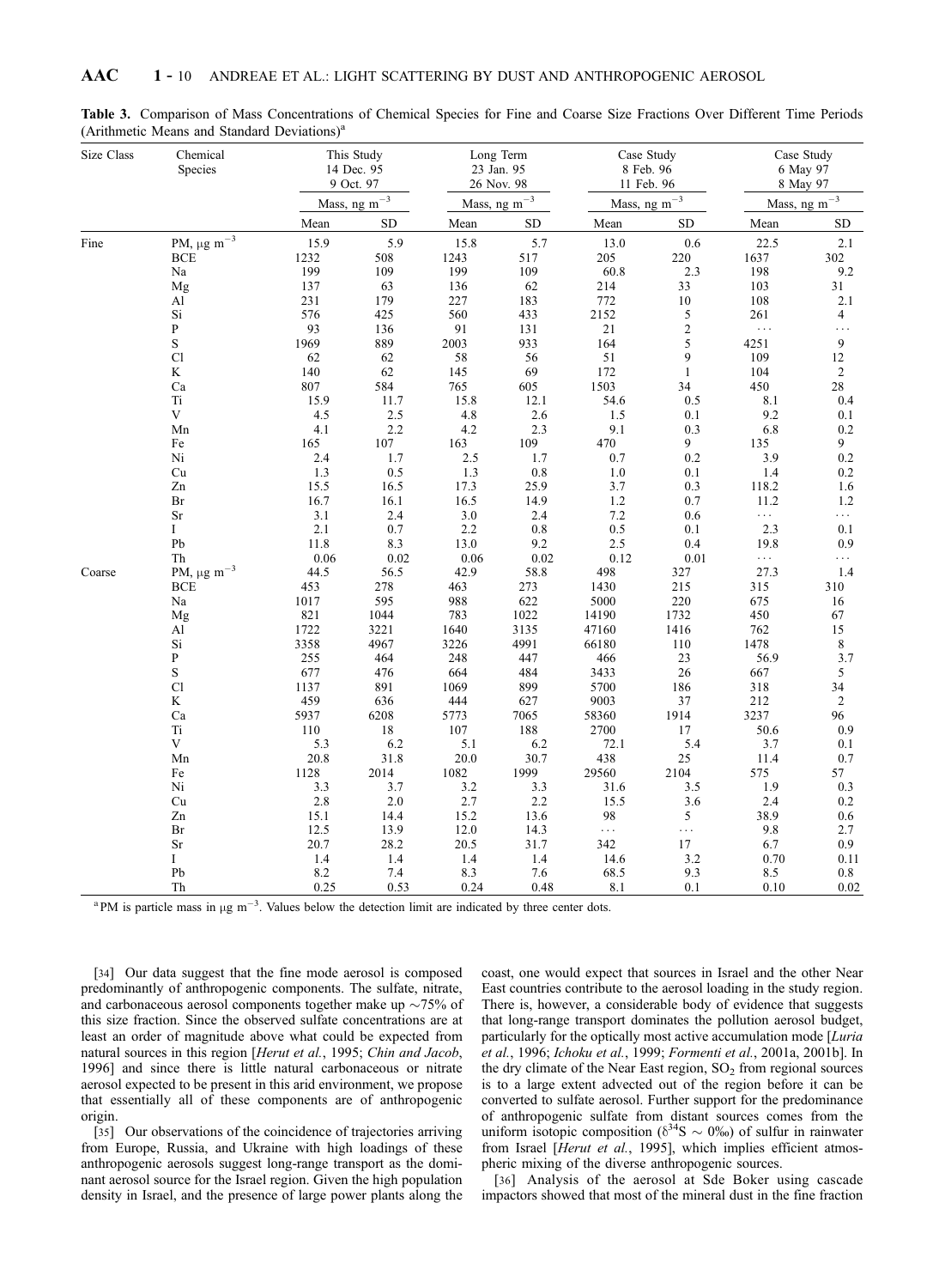

Figure 6. Average concentrations of the major constituents and chemical mass closure for the fine and coarse aerosols.

sample of the SFU ( $\leq$   $\mu$ m) is present in the size range between 1 and 2  $\mu$ m diameter [Ichoku et al., 1999], and only a small amount of dust overlaps with the accumulation mode. Therefore in spite of the fact that our sampling site lies in a remote desert environment, it appears that for the fine mode we can draw similar conclusions as Hegg et al. [1997], who found that sulfates and carbonaceous aerosol species accounted for 90% of the dry aerosol mass for samples taken off the mid-Atlantic coast of the United States.

[37] On the other hand, the coarse mode at Sde Boker is dominated by silicate and calcium carbonate dust and contains minor amounts of nitrate, sulfate, and sea salt. Uptake of  $SO<sub>2</sub>$  and NO<sub>x</sub>or HNO<sub>3</sub>, and subsequent conversion to  $SO_4^{2-}$  and  $NO_3^{2-}$  on the particle surfaces, occurs due to the alkalinity of soil dust, which can explain the presence of sulfate and nitrate associated with the dust particles [Ganor and Pueschel, 1988; Dentener et al., 1996; Levin et al., 1996; Andreae and Crutzen, 1997]. The presence of calcium sulfate and nitrate particles, presumably from the atmospheric conversion of CaCO<sub>3</sub> particles, was confirmed by singleparticle analysis of aerosols collected at coastal and inshore locations in Israel [Levin et al., 1996; Ganor et al., 1998].

[38] For a mass apportionment of the various aerosol components, silicate dust was calculated by taking the geometric mean of Al (in ng  $m^{-3}$ ) for the sampling period and dividing by the Al fraction in the average crustal rock (8.13%) [Mason and Moore, 1982]. In view of the large abundance of  $CaCO<sub>3</sub>$  dust in the regional aerosol [Ganor and Mamane, 1982], sulfate and nitrate in the coarse fraction were assumed to be present as calcium sulfate and nitrate.  $CaCO<sub>3</sub>$  was estimated by first accounting for the Ca present in the silicate dust, using the composition of Mason's crustal average. Then the amount of Ca present as nitrate and sulfate was subtracted, and the remaining Ca was assumed to be in the form of  $CaCO<sub>3</sub>$ . Sea salt was determined by first subtracting from total Na the amount of Na associated with the mineral dust  $(Na/A) = 0.348$ ) and then dividing the remainder by the ratio of total salt to Na in seawater. Elemental carbon and organic matter were not considered for the coarse fraction, since no data were available to estimate their concentration. The unaccounted for remainder of the amount was determined by subtracting the sum of the above seven components from the total coarse particulate mass obtained gravimetrically. The rest obtained in this way, 17% of the coarse mass, may not be significant in view of analytical

uncertainties and the variability in the possible composition of the mineral dust component. For example, if Fe or Ti is used instead of Al as the reference crustal element, no unaccounted for rest remains. Similarly, if the *Wedepohl* [1971] crustal composition is used, the calculated rest amount is insignificant. We conclude that given the uncertainties in the measurements and dust composition, we have satisfactory mass closure for the coarse aerosol.

## 3.4. Mass Scattering Efficiencies

[39] Aerosol composition at our site and the resulting light scattering is dominated by two aerosol types: soil dust in the coarse fraction, and anthropogenic sulfate and carbonaceous aerosol in the fine fraction. To quantify the optical effect of these aerosol components, we relate the observed scattering to the measured mass of CPM, FPM, dust, and sulfate. The fine and coarse particulate mass measurements for the period of 14 December 1995 until 9 October 1997 are shown in Figure 1c as time series plots. The FPM fraction is relatively constant; no obvious seasonal pattern is apparent from this time series plot. A more detailed analysis, however, shows that sulfate values are highest in summer, in agreement with the measurements made by *Luria et al.* [1996]. The CPM fraction shows prominent peaks from dust incidents. The low-dust months of July and August are evident for both years. The seasonal and interannual trends of chemical composition will be discussed in a future publication.

[40] Examination of the relationship between coarse aerosol and backscattering (Figure 7) shows a high correlation at high-dust loadings, when the effect of the dust aerosol is predominant. At CPM values less than  $\sim$ 100  $\mu$ g m<sup>-3</sup>, there is little relation between CPM and  $\sigma_{sp}$ , as the pollution aerosol dominates scattering in this regime. This is clearly seen in Figures 8 and 9, where total and backscattering are plotted against FPM. Both the total and the backscattering coefficients are strongly correlated with fine particulate mass, with the outliers being due to dust events with coarse mode fraction  $>60 \mu g$  m<sup>-3</sup> .

[41] To analyze the relationships between scattering and the various measures of aerosol loading, we use the multivariate regression of  $\sigma_{sp}$  on CPM, FPM, sulfate, and dust concentrations to obtain spectral mass scattering efficiencies,  $\alpha_{\lambda}$ . This parameter, given in units of  $m^2$   $g^{-1}$ , is defined as the ratio of the light-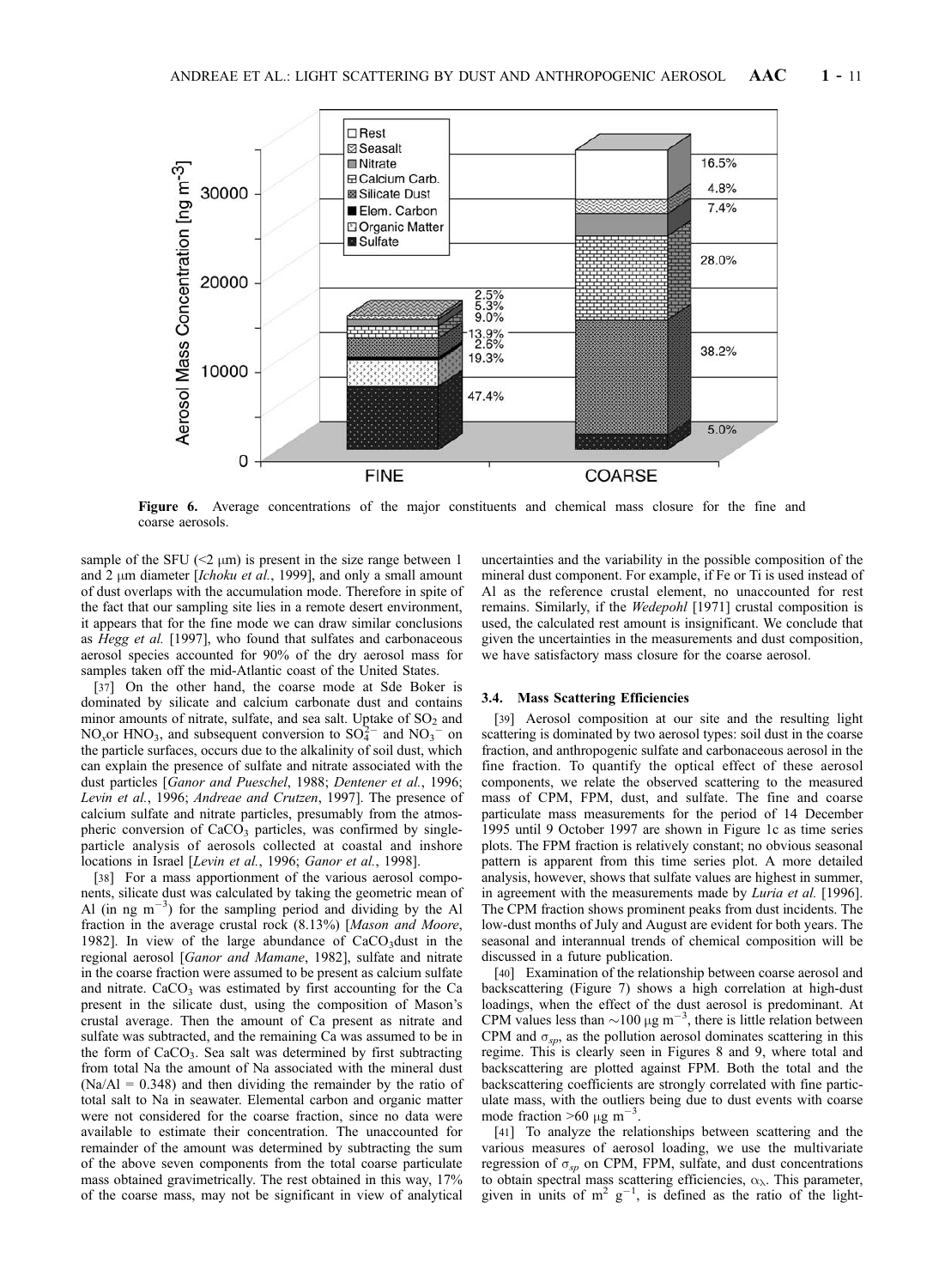

Figure 7. Scatterplot of the backscattering coefficient against the coarse particulate mass.

scattering coefficient, expressed in  $Mm^{-1}$ , to the aerosol mass concentration expressed in g  $m^{-3}$ . The use of this statistical approach to determine mass-scattering efficiencies, its prerequisites, and limitations have been discussed in the literature [e.g., White, 1986; Vasconcelos et al., 2001]. To derive the  $\alpha_{\lambda}$  for coarse and fine particle aerosols, as sampled by our SFU samplers, we have used the following model:

$$
\sigma_{sp,\lambda} = k + \alpha_{\lambda,\text{CPM}}^* [\text{CPM}] + \alpha_{\lambda,\text{FPM}}^* [\text{FPM}],
$$

where  $\sigma_{\rm sp, \lambda}$  is the aerosol scattering (Mm<sup>-1</sup>) at wavelength  $\lambda$ , k is a constant representing contributions to scattering not related to either coarse or fine aerosol modes,  $\alpha_{\lambda,CPM}$  is the mass-scattering coefficient for coarse particulate mass at wavelength  $\lambda$ , and [CPM] and [FPM] are coarse and fine particulate mass concentrations (ng  $m^{-3}$ ), respectively. For the regressions the nephelometer data were averaged over the same time periods over which the filter samples had been collected. The results of these calculations for total and backscattering and the three wavelengths measured by our instrument are presented in Table 4. The regressions are all significant at  $p < 0.0001$ , with  $r^2$  around 0.8 in most cases. This implies that our model represents around 80% of variance, the rest probably due to a combination of variability in modal sizes and measurement uncertainties. The lowest  $r^2$  values are found for dust, which has a high intrinsic variability in its optical properties, and for sulfate+, which represents a combination of sulfate with unspecified additional components (see below). The intercept kwas computed in the regressions but is not considered further because it tended to be small and has no radiative significance. For total scattering we show the results based on both the uncorrected scattering coefficients as, provided by the TSI software, and the corrected  $\sigma_{sp}$  (in italics) obtained with the equations proposed by Anderson and Ogren [1998].

[42] While regression on CPM and FPM provides a convenient means of estimating the scattering efficiency due to the coarse and fine mode aerosol, it does not allow the rigorous separation of the scattering due to the actual aerosol size modes or the aerosol chemical components. This is because of the overlap of the dust



Figure 8. Scatterplot of the total scattering coefficient against the fine particulate mass. Solid triangles denote data with coarse particle mass  $>60 \mu g m^{-3}$ .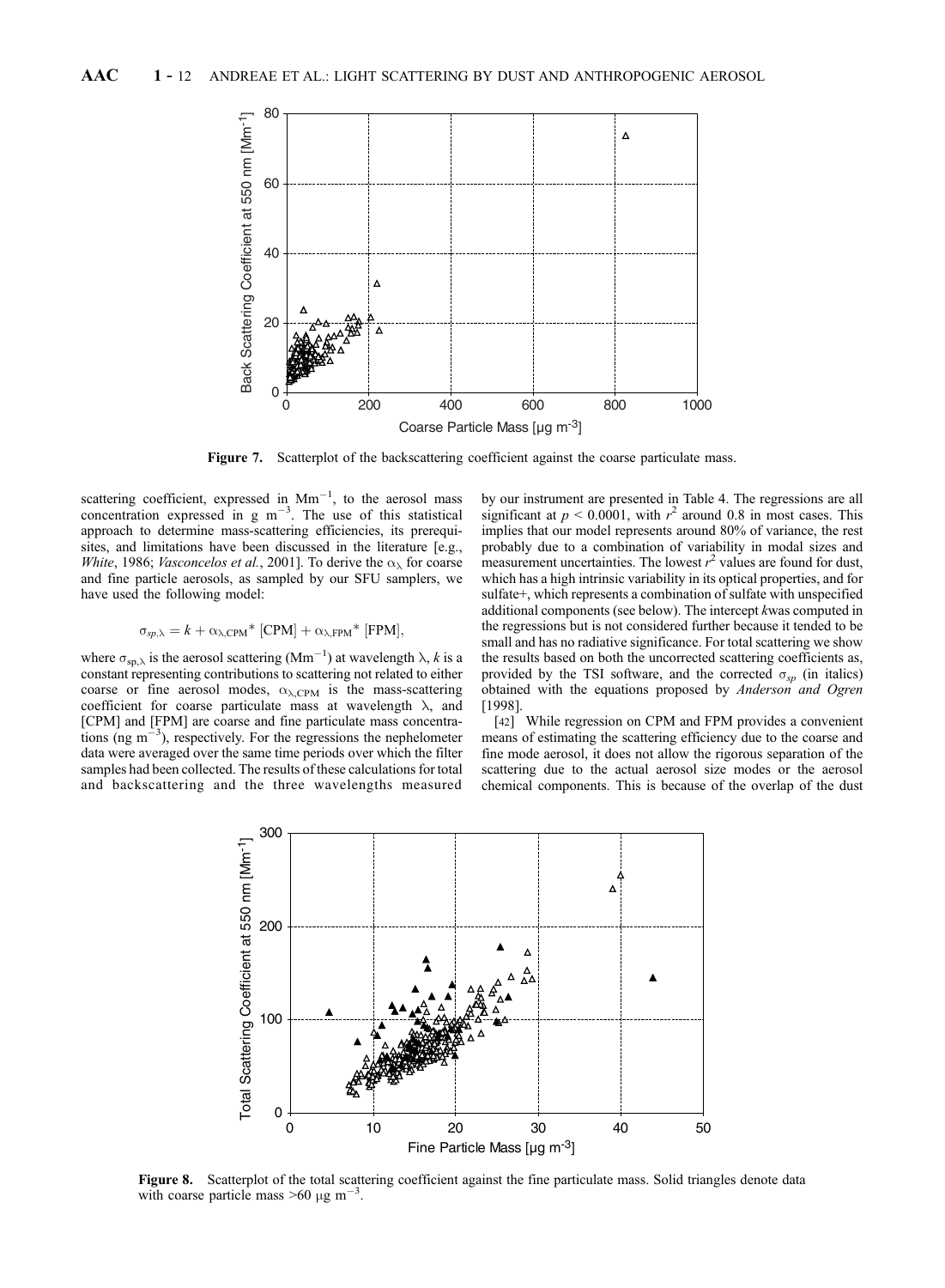

Figure 9. Scatterplot of the backscattering coefficient against the fine particulate mass. Solid triangles denote data with coarse particle mass  $>60 \mu g m^{-3}$ .

and sulfate size distributions across the size cut of the sampler [*White et al.*, 1994]. The size cut of the SFU at  $\sim$ 2  $\mu$ m results in the presence of  $\sim$  12 – 14% of the dust mode in the FPM sample (Table 3). Because of the increase of Mie-scattering efficiency at wavelengths close to those of the scattered radiation, the fine fraction of the dust aerosol has a relatively strong effect on scattering. Conversely, the relatively large fraction of anthropogenic sulfate and nitrate deposited on the dust aerosol adds only a minor contribution to total scattering. To separate the effects of the pollution and the mineral dust aerosol components, we have applied a number of different regression models (Table 4). As independent variables, we have used fine sulfate (fine-fraction S multiplied with 96.06/32.06), nonsulfate fine mass (FPM minus fine sulfate), and dust (silicate and carbonate, obtained from total (coarse plus fine) Al and Ca, using the same equations to derive silicate and carbonate dust as discussed above).

[43] Two types of  $\alpha_{\text{sulfate}}$  are found in the literature: one is obtained by regression of  $\sigma_{sp}$  on sulfate alone, or on sulfate and a parameter representing coarse aerosol. In this case,  $\alpha_{\text{sulfate}}$  contains the effect of all those constituents that correlate with sulfate, in particular the other anthropogenic components. Especially when large amounts of carbonaceous aerosol or ammonium nitrate are present, this results in high values of  $\alpha_{\text{sulfate}}$ , often higher than would be physically possible for pure sulfate particles [e.g., ten Brink et al., 1996]. Alternatively,  $\alpha_{\text{sulfate}}$  is calculated by accounting separately for all the aerosol components in the multivariate regression. This approach yields a scattering efficiency due to sulfate alone but requires that all components have been measured [Charlson et al., 1999]. While we do not have measurements for all components in all samples of our time series, we have shown above that we are able to obtain excellent mass closure for our average composition using the combined information from the time series and intensive campaigns. We can therefore separate the effect of sulfate by using the following regression model, which contains both sulfate and nonsulfate fine mass:

$$
\sigma_{sp,\lambda} = k + \alpha_{\lambda,\text{CPM}} \cdot \text{[CPM]} + \alpha_{\lambda,\text{SO4}} \cdot \text{[SO4]} + \alpha_{\lambda,\text{FPM}-\text{SO4}} \cdot \text{[FPM]} - \text{[SO4]}.
$$

[44] For comparison with the literature, we have also computed this regression without the nonsulfate FPM term, which provides information on the scattering efficiency of the combination of sulfate itself and the other components statistically associated with

it (termed  $\alpha_{\lambda,\text{suffixed}}$  in Table 4). Finally, in an alternative analysis intended to characterize the  $\alpha$  of the chemically defined dust component rather than the physically determined CPM, we have used

$$
\sigma_{sp,\lambda} = k + \alpha_{\lambda, \text{dust}} \cdot \text{[Dust]} + \alpha_{\lambda, \text{SO4}} \cdot \text{[SO4]}^2,
$$

with the dust component computed as described above.

[45] A complication arises from the fact that our scattering measurements were made at a humidity lower than ambient (because of the elevated temperature in the nephelometer) but significantly greater than zero. The mean RH in the instrument was  $38 \pm 8\%$  over the study period. To investigate the potential influence of humidity on aerosol size and scattering, we obtained Mie model calculations using the size-resolved composition obtained from 12-stage cascade impactor samples of the Sde Boker aerosol as input [Maenhaut et al., 1996b] (A. Eldering, personal communication, 2000). These calculations suggest that water uptake at 50% RH, the humidity at which the samples were weighed, causes a mass increase of  $\sim$ 9%. For scattering, the model predicts an increase by  $\sim 6\%$  at a humidity of 40%, a value close to the mean humidity in the nephelometer. Therefore the effects of humidity on mass and scattering almost cancel, leaving a possible underestimation of  $\alpha_{\lambda,CPM}$  and  $\alpha_{\lambda,FPM}$  by about 3%. On the other hand, since the measurements of the elemental concentrations are not influenced by humidity, while scattering may have increased by  $\sim 6\%$  at the measurement RH of  $\sim 40\%$ , the compound-specific  $\alpha_{\lambda,SO4}$  and  $\alpha_{\lambda,Dust}$  may have been overestimated by that percentage.

[46] The results in Table 4 show that the corrections for instrumental errors of the nephelometer have a significant effect on the magnitude of the  $\alpha$  related to coarse particles, typically about 50%. For the fine aerosol components, the differences are minor, usually less than 10%, and typically about 5%. The truncation error dominates for the large particles and causes the large effect seen in our results for this size range. This error, however, applies only to the fraction of scattering very close to the direct beam and usually does not contribute significantly to the climatically relevant upscatter fraction (except when the Sun is very close to the horizon). We conclude therefore that the errors in radiative forcing estimates resulting from the instrument errors of the TSI 3563 are probably minor, of the order of 5%.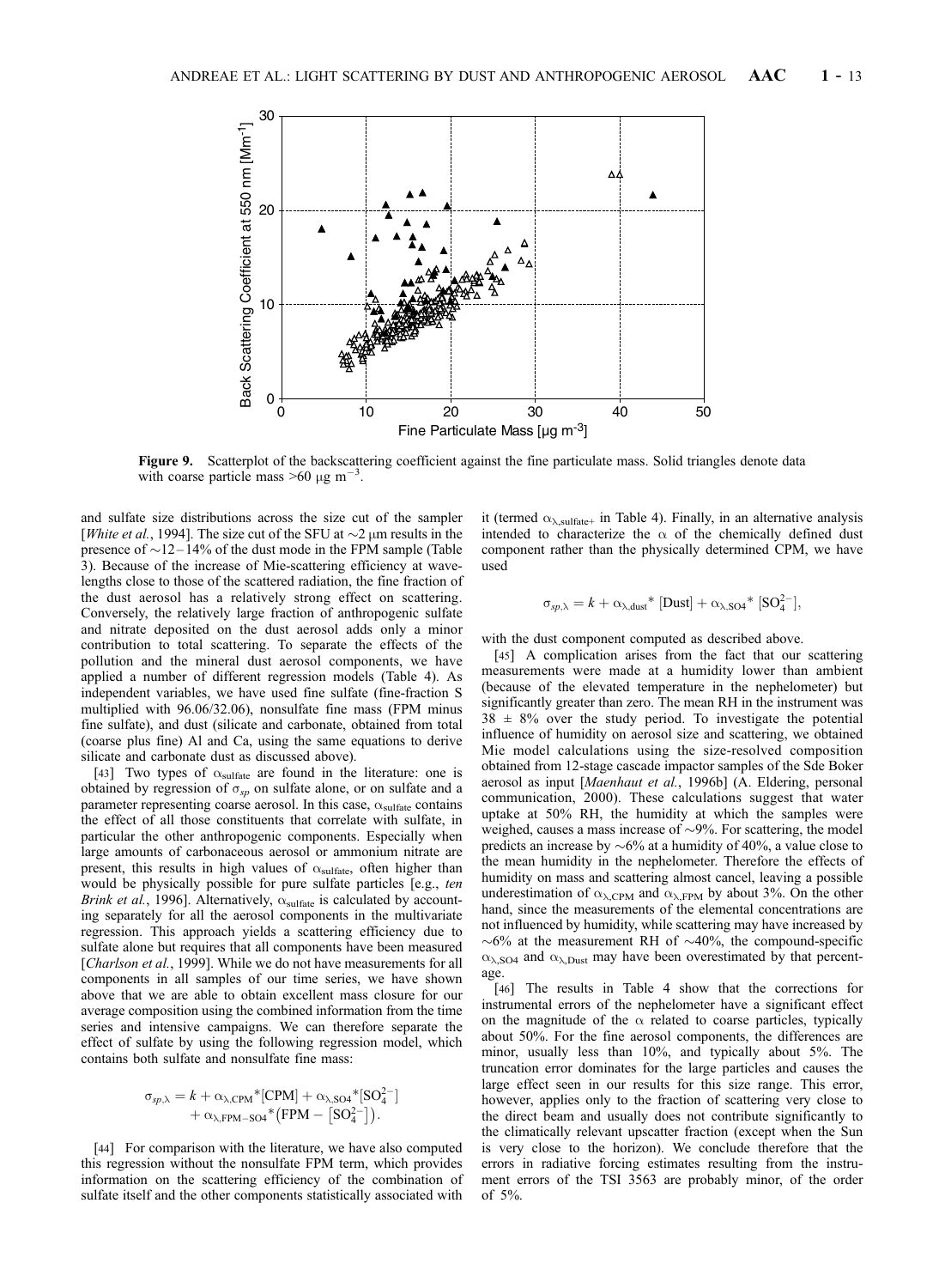|                                                     | Spectral Mass-Scattering Coefficient ( $\alpha_{\lambda}$ ), m <sup>2</sup> /g |                |                           |       |                            |       |  |  |  |
|-----------------------------------------------------|--------------------------------------------------------------------------------|----------------|---------------------------|-------|----------------------------|-------|--|--|--|
|                                                     | $\alpha_{450 \text{ nm}}$                                                      | r <sup>2</sup> | $\alpha_{550 \text{ nm}}$ | $r^2$ | $\alpha$ <sub>700 nm</sub> | $r^2$ |  |  |  |
| <b>Total Scattering</b>                             |                                                                                |                |                           |       |                            |       |  |  |  |
| $\alpha_{\lambda,CPM}$                              | $0.18 \pm 0.03$                                                                | 0.76           | $0.31 \pm 0.03$           | 0.76  | $0.41 \pm 0.02$            | 0.78  |  |  |  |
|                                                     | $0.37 \pm 0.04$                                                                | 0.77           | $0.50 \pm 0.03$           | 0.77  | $0.57 \pm 0.02$            | 0.78  |  |  |  |
| $\alpha_{\lambda, \text{Dust}}$                     | $0.46 \pm 0.04$                                                                | 0.55           | $0.52 \pm 0.03$           | 0.54  | $0.53 \pm 0.03$            | 0.61  |  |  |  |
|                                                     | $0.67 \pm 0.05$                                                                | 0.54           | $0.71 \pm 0.04$           | 0.56  | $0.69 \pm 0.04$            | 0.64  |  |  |  |
| $\alpha_{\lambda,\text{FPM}}$                       | $6.8 \pm 0.2$                                                                  | 0.76           | $5.2 \pm 0.2$             | 0.76  | $3.3 \pm 0.1$              | 0.78  |  |  |  |
|                                                     | $7.6 \pm 0.3$                                                                  | 0.77           | $5.8 \pm 0.2$             | 0.77  | $3.7 \pm 0.2$              | 0.78  |  |  |  |
| $\alpha_{\lambda,SO4}$                              | $8.1 \pm 0.5$                                                                  | 0.77           | $5.5 \pm 0.4$             | 0.76  | $2.8 \pm 0.3$              | 0.78  |  |  |  |
|                                                     | $8.4 \pm 0.5$                                                                  | 0.77           | $5.6 \pm 0.5$             | 0.77  | $2.8 \pm 0.4$              | 0.78  |  |  |  |
| $\alpha_{\lambda, (FPM\text{-}SO4)}$                | $6.0 \pm 0.4$                                                                  | 0.77           | $5.0 \pm 0.3$             | 0.76  | $3.6 \pm 0.2$              | 0.78  |  |  |  |
|                                                     | $7.1 \pm 0.4$                                                                  | 0.77           | $5.9 \pm 0.3$             | 0.77  | $4.2 \pm 0.3$              | 0.78  |  |  |  |
| $\alpha_{\lambda, \text{sulfate+}}$                 | $11.0 \pm 0.6$                                                                 | 0.54           | $7.9 \pm 0.5$             | 0.52  | $4.6 \pm 0.4$              | 0.57  |  |  |  |
|                                                     | $11.8 \pm 0.7$                                                                 | 0.53           | $8.4 \pm 0.6$             | 0.54  | $4.8 \pm 0.5$              | 0.60  |  |  |  |
| Backscattering                                      |                                                                                |                |                           |       |                            |       |  |  |  |
| $\alpha'_{\lambda, \text{CPM}}$                     | $0.067 \pm 0.003$                                                              | 0.84           | $0.074 \pm 0.002$         | 0.84  | $0.072 \pm 0.001$          | 0.84  |  |  |  |
| $\alpha'_{\lambda, \text{Dust}}$                    | $0.089 \pm 0.004$                                                              | 0.69           | $0.090 \pm 0.003$         | 0.73  | $0.084 \pm 0.003$          | 0.76  |  |  |  |
| $\alpha'$ <sub><math>\lambda</math>,FPM</sub>       | $0.59 \pm 0.02$                                                                | 0.84           | $0.46 \pm 0.02$           | 0.84  | $0.34 \pm 0.02$            | 0.84  |  |  |  |
| $\alpha_{\lambda,SO4}$                              | $0.66 \pm 0.04$                                                                | 0.84           | $0.51 \pm 0.04$           | 0.84  | $0.37 \pm 0.03$            | 0.84  |  |  |  |
| $\alpha$ $_{\lambda}$ (FPM-SO4)                     | $0.54 \pm 0.03$                                                                | 0.84           | $0.43 \pm 0.03$           | 0.84  | $0.33 \pm 0.02$            | 0.84  |  |  |  |
| $\alpha'$ <sub><math>\lambda</math></sub> ,sulfate+ | $0.92 \pm 0.05$                                                                | 0.67           | $0.71 \pm 0.05$           | 0.72  | $0.52 \pm 0.04$            | 0.75  |  |  |  |
|                                                     |                                                                                |                |                           |       |                            |       |  |  |  |

Table 4. Spectral Mass Scattering Coefficients Relating Scattering at Three Wavelengths (450, 550, and 700 nm) to Coarse Particulate Matter (CPM), Fine Particulate Matter (FPM), and Aerosol Sulfate on the Basis of Multivariate Regression Using 297 Samples<sup>a</sup>

<sup>a</sup> Values in italics are based on scattering data corrected for non-Lambertian behavior and truncation errors of the nephelometer.

[47] When comparing  $\alpha_{\lambda,CPM}$  (scattering due to the aerosol mass  $>2$   $\mu$ m) and  $\alpha_{\lambda, \text{Dust}}$  (scattering due to the chemically determined dust fraction), we see significant differences. First,  $\alpha_{\lambda, \text{Dust}}$  considerably larger, some 40% at 550 nm, suggesting that dust in the size fraction  $\leq$   $\mu$ m makes a significant contribution to the scattering by mineral dust overall. Second, we find that there is little spectral dispersion in  $\alpha_{\lambda, \text{Dust}}$ , while  $\alpha_{\lambda, \text{CPM}}$  has a distinct, negative "Angström coefficient," reflecting the fact that  $\alpha_{\lambda, \text{CPM}}$ only includes the larger part of the dust mode. Similarly, the Angström coefficient of  $\alpha_{\lambda,SO4}$  (2.40) is considerably larger than that of  $\alpha_{\lambda, FPM}$  (1.64), since the latter represents a mixture of the effects of fine-mode sulfate and the lower tail of the dust mode. These comparisons show that caution should be used when interpreting radiative properties on the basis of size segregation alone as representative of specific aerosol components. They also highlight the fact that the  $\langle 2\mu m \rangle$  fraction of the dust mode should not be ignored in the analysis of the dust climatic effect, as sometimes is done in climate models.

[48] In Table 5 we compare our mass scattering efficiency results to values found in the literature. For these comparisons, we use the uncorrected values, since they most closely correspond to those reported previously. It is important to note that because of differences in the sampling and analysis regimes, such as the size cutoff for the fine and coarse mode, the humidity of the sampled air, and the chemical apportionment of the aerosols, the calculated  $\alpha$  values are not always directly comparable. Our sulfate-scattering efficiency,  $\alpha_{550,SO4} = 5.5$ , falls within the range reported for lowhumidity conditions by other authors and coincides with the theoretically predicted value for sulfate particles with a diameter of  $0.4 - 0.5$  µm [Charlson et al., 1999]. In contrast, our massscattering efficiency of 5.2 m<sup>2</sup> g<sup>-1</sup> for total FPM,  $\alpha_{550, \text{FPM}}$ , is above the range of literature values (2.4 to 4.7  $\text{m}^2$  g<sup>-1</sup>). This discrepancy may be partially due to differences in cutoff size, since the frequently used cutoff at  $2.5 \mu m$  would result in more dust aerosol being included and therefore a lower  $\alpha$ . Another factor is the size of the fine aerosol at Sde Boker, which because of its aged character is relatively large. The sulfate mass median diameter is around  $0.4 - 0.5$  µm and therefore near the maximum in the scattering efficiency/size relationship [Charlson et al., 1999]. In studies conducted in or near urban regions, such as those by

Dzubay et al. [1982], White et al. [1994], or Hegg et al. [1995], the effective fine aerosol diameter is often only about half that typical of our region. Finally, since sulfate dominates the composition of the fine aerosol at Sde Boker, it is to be expected that sulfate and fine-mass  $\alpha$  have similar values.

[49] When nonsulfate but correlated compounds were not accounted for separately in the regressions, the reported values<br>for  $\alpha_{550,\text{sulfate}+}$ , range from 2 to 26.3 m<sup>2</sup> g<sup>-1</sup>. Our value of  $\alpha_{550, \text{sulfate+}} = 7.9 \text{ m}^2 \text{ g}^{-1}$  is consistent with the fact that sulfate dominates the anthropogenic aerosol with about 64% and that other components make only modest contributions to scattering. Literature values much higher than ours often include the effects of humidity or large amounts of ammonium nitrate. Clarke et al. [1996b] for their range of 5–16 m<sup>2</sup> g<sup>-1</sup> for SO<sub>4</sub><sup>-</sup> discuss the effect of humidity on  $\alpha$ . Their highest value of 16 m<sup>2</sup> g<sup>-1</sup> is for surface samples taken in very moist air. The value of  $5 \text{ m}^2 \text{ g}^{-1}$  is for samples taken at several kilometers in altitude, where humidity is lower. For surface samples taken in the Netherlands on the North Sea coast, ten Brink et al. [1996] report 20 m<sup>2</sup> g<sup>-1</sup> for  $\alpha_{550, \text{sulfate+}}$ , indicative in this case of a larger contribution of nitrate than sulfate to the aerosol light scattering.

[50] The literature values for the coarse mode  $\alpha$  fall in the range of 0.34–1.1 m<sup>2</sup> g<sup>-1</sup>. Our values of  $\alpha_{550,\text{CPM}} = 0.31 \text{ m}^2 \text{ g}^{-1}$  and  $\alpha_{550,\text{Dust}} = 0.52 \text{ m}^2 \text{ g}^{-1}$  are in the lower part of this range and close to the range of  $0.34-0.45$  m<sup>2</sup> g<sup>-1</sup> reported for the southwestern United States [*White et al.*, 1994]. The values of 1.1 and 0.83 m<sup>2</sup>  $g^{-1}$  reported for aged dust over the Atlantic Ocean [Clarke et al., 1996a] and at Barbados [Li et al., 1996] are higher than our value. This is most likely because the aged dust at these sites has shifted to smaller sizes, resulting in a higher scattering efficiency.

## 3.5. Contributions of Dust and Anthropogenic Aerosols to Surface-Level Scattering at Sde Boker

[51] The time series of calculated total scattering at 550 nm due to the anthropogenic and dust aerosols for this study is presented in Figure 1d. Scattering due to the anthropogenic fraction was calculated using sulfate as a proxy for the anthropogenic component and  $\alpha_{550, \text{sulfate}+} = 7.9 \text{ m}^2 \text{ g}^{-1}$  to take the effect of additional sulfate-correlated components also into account. Dust scattering was estimated using the estimate of dust mass calculated from Al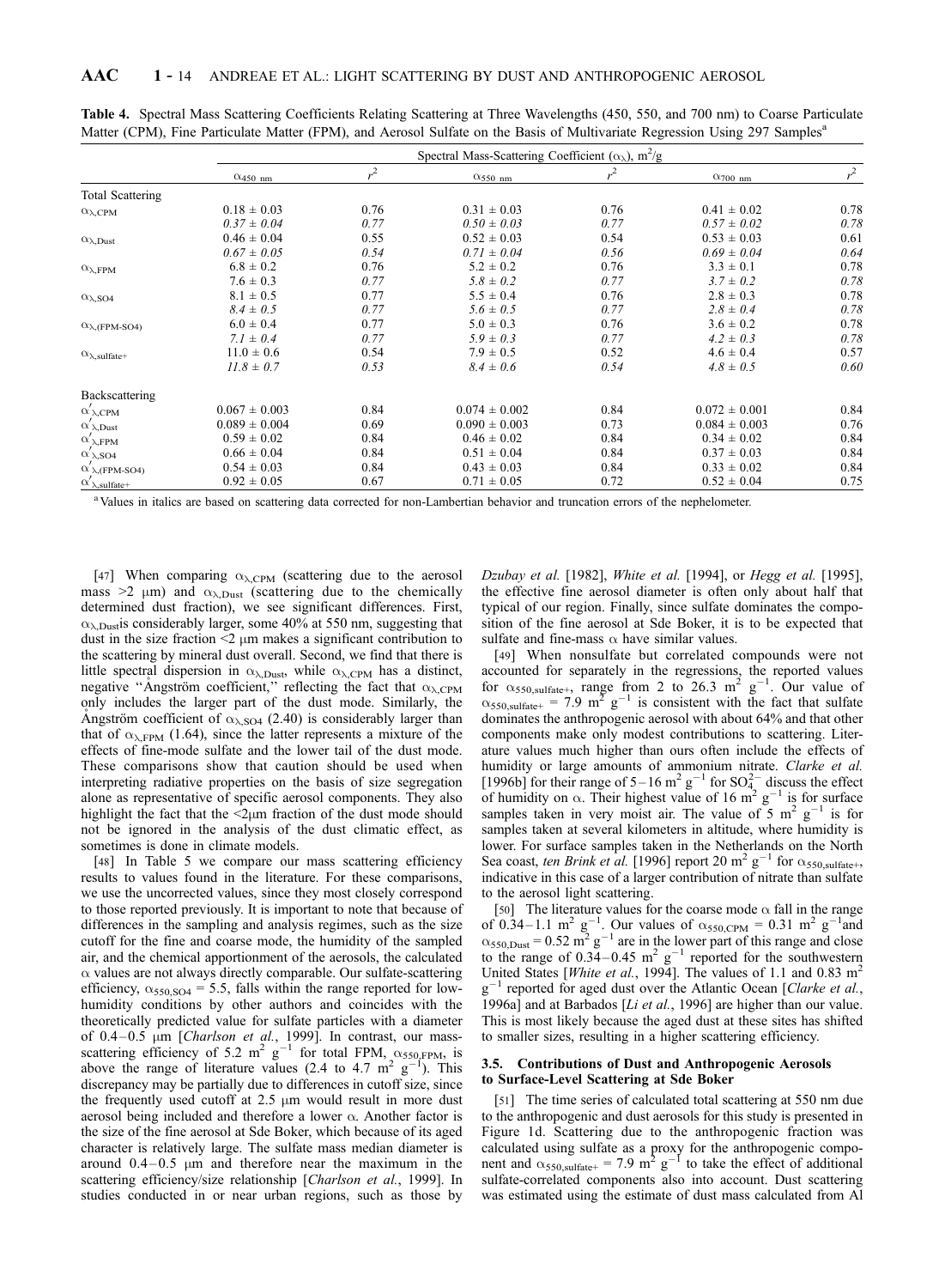| General Location             | Year          | Altitude     | $\alpha_{550}$ , m <sup>2</sup> g <sup>-1</sup> |                 |                | Reference            |                               |
|------------------------------|---------------|--------------|-------------------------------------------------|-----------------|----------------|----------------------|-------------------------------|
|                              |               |              | Fine                                            | Coarse          | $SO_4^{2-}$    | Sulfate+             |                               |
| Southern Sweden              | $1973 - 1974$ | aircraft     | $\cdots$                                        | .               | $\cdots$       | $5 \pm 2$<br>(450nm) | Waggoner et al. [1976]        |
| New York City, New York, USA | $1976 - 1977$ | surface      | $\cdots$                                        | $\cdots$        | $8.8 \pm 0.5$  | $\ldots$             | Leaderer et al. [1981]        |
|                              | .             | $\ldots$     | $3.1 \pm 0.2$                                   | $\cdots$        | $\cdots$       | $\ldots$             | <i>Waggoner et al.</i> [1981] |
| Houston, Texas, USA          | $\cdots$      | surface      | 3.5                                             | $\cdots$        | $\cdots$       | $\cdots$             | Dzubay et al. [1982]          |
| Canadian Arctic              | $1979 - 1984$ | surface      | $\cdots$                                        | $\cdots$        | $10.9 \pm 1.1$ | $\cdots$             | Barrie and Hoff [1985]        |
| Maryland, Long Island, USA   | $1980 - 1983$ | aircraft     | $\cdots$                                        | $\cdots$        | $\cdots$       | $12.0 \pm 1.4$       | ten Brink et al. [1987]       |
| Eastern USA                  | $\cdots$      | surface      | $\cdots$                                        | $\cdots$        | 5              | $\ldots$             | <i>White et al.</i> [1990]    |
|                              | $\cdots$      | $\cdots$     | $\cdots$                                        | $\cdots$        | 5              | 8.5                  | Charlson et al. [1991, 1992]  |
| NE Atlantic, Azores Islands  | 1992          | $0-2.7$ km   | $\cdots$                                        | $\cdots$        | $2.8 \pm 0.14$ | $2 - 26.3$           | Hegg et al. [1993]            |
| Southwest USA                | 1989          | surface      | $2.4 - 2.5$                                     | $0.34 - 0.45$   | $\cdots$       | $\cdots$             | White et al. $[1994]$         |
| NE Atlantic seaboard         | 1993          | $0.3 - 2 km$ | 3.2                                             | $\cdots$        | $2.2 \pm 0.4$  | $2.1 \pm 0.8$        | Hegg et al. [1995]            |
| Pacific Ocean                | $1991 - 1992$ | surface      | $\ldots$                                        | $\cdots$        | $3.6 \pm 1.1$  | $\cdots$             | <i>Ouinn et al.</i> [1995]    |
| NE Atlantic (ASTEX)          | $\cdots$      | $0-3$ km     | $4.0 \pm 0.7$                                   | $1.1 \pm 0.2$   | $\sim$ 5       | $5-16$               | Clarke et al. [1996a]         |
| <b>Barbados</b>              | 1994          | surface      | $\cdots$                                        | $0.83 \pm 0.4$  | $\cdots$       | $\ldots$             | Li et al. [1996]              |
| Pacific Ocean                | 1993-1994     | surface      | $\cdots$                                        | $\cdots$        | $4.3 - 7.5$    | $\cdots$             | Quinn et al. [1996]           |
| North Sea, Netherlands       | 1993          | surface      | $\cdots$                                        | $\cdots$        | $\cdots$       | 20                   | ten Brink et al. [1996]       |
| Mid-Atlantic coast, USA      | 1996          | $0-4$ km     | 2.8                                             | $\cdots$        | $2.7 \pm 1.3$  | $\ldots$             | Hegg et al. [1997]            |
| Hungary, rural winter        | 1994-1995     | surface      | $\ldots$                                        | $\cdots$        | 8.3            | $\ldots$             | Meszaros et al. [1998]        |
| Hungary, rural summer        | 1995          | surface      | $\cdots$                                        | $\cdots$        | $5.9 \pm 2$    | $\cdots$             | Meszaros et al. [1998]        |
| Negev desert, Israel, winter | 1997          | surface      | $3.7 \pm 0.6$                                   | $0.12 \pm 0.05$ | $\cdots$       | $\cdots$             | Ichoku et al. [1999]          |
| Negev desert, Israel, summer | 1996          | surface      | $\cdots$                                        | $\cdots$        | $7.4 \pm 2.0$  | $\cdots$             | Formenti et al. [2001b]       |
| Negev desert, Israelx        | $1995 - 1997$ | surface      | 5.2                                             | 0.31            | 5.5            | 7.9                  | Andreae et al., this work     |

Table 5. Estimates of Mass-Scattering Efficiencies for Four Categories of Aerosol. Sulfate+ Refers to Scattering From  $SO_4^{2-}$ and Other Correlated Aerosol Components Present in the Sampled Air

and Ca and  $\alpha_{550,\text{Dust}} = 0.52 \text{ m}^2 \text{ g}^{-1}$ . The model predicts a median  $\sigma_{sp}$  over the time period of this study of 64.5 Mm<sup>-1</sup>, almost identical to the observed median of  $66.7 \text{ Mm}^{-1}$ . Sulfate alone accounts for 50% (32.2  $\text{Mm}^{-1}$ ), and the total anthropogenic fraction for  $72\%$  (46.2 Mm<sup>-1</sup>) of the scattering at Sde Boker. Figure 1d illustrates the dominant effect of the anthropogenic aerosol in the form of a time series. The scattering due to dust is lower throughout, reaching the levels produced by the anthropogenic component only during dust events. In the summer there is a noticeable maximum of pollution-derived scattering, while the scattering from dust in this season is low and free of major peaks, reflecting the low incidence of dust storms.

[52] For an alternative approach to estimating the anthropogenic contribution to scattering, we have calculated  $\sigma_{sp}$  at 550 nm due to CPM and FPM using  $\alpha_{550, FPM}$  and  $\alpha_{550, CPM}$  and the corresponding mass loadings. From this model, we obtain a contribution of 80% due to the fine fraction. If we use the sum of the mean mass values for  $SO_4^{2-}$ ,  $NO_3^-$ , organic matter, and elemental carbon (Table 3) as a proxy for pollution-derived aerosols, we estimate that  $\sim80\%$  of the fine fraction mass is anthropogenic, and consequently,  $\sim 64\%$ of scattering is due to anthropogenic aerosol. Since the anthropogenic fraction is highest in summer, when the solar zenith angle is low, the radiative effect of this anthropogenic perturbation is even greater than the effect on annual mean scattering.

# 4. Conclusions

[53] In a 2 year study of the chemical and physical properties of the aerosol at Sde Boker, a remote site in the Negev desert, Israel, we found that the region receives substantial amounts of pollution aerosols, in addition to mineral dust aerosols from the surrounding deserts. The concentrations of combustion-related pollutants, such as sulfate and black carbon aerosols, as well as the levels of light scattering by aerosols were in the range typical of industrialized and highly populated regions, such as western Europe or the Los Angeles air basin. Consistent with the findings made previously in this region, we can attribute most of the pollution aerosol to longrange transport from central and eastern Europe, as well as southern Russia [Luria et al., 1996; Maenhaut et al., 1997; Ichoku et al., 1999; Formenti et al., 2001a, 2001b]. While there are substantial

regional emissions of  $SO_2$ , especially along the Israeli coast [ $Peleg$ ] et al., 1994], there is usually not enough time for them to become transformed to sulfate aerosol by the time the air masses reach our site in the Negev desert [Ichoku et al., 1999; Formenti et al., 2001b].

[54] Mineral dust dominates the aerosol mass burden at the site, accounting for about 74% of TPM on average. Much of this dust loading occurs during seasonal and diurnal dust events, as shown by the fact that the median CPM concentration  $(32 \mu g m^{-3})$  is considerably smaller than the average value (44  $\mu$ g m<sup>-3</sup>). However, in spite of the desert location and the large contribution of mineral dust to the aerosol mass burden, the fine-mode aerosol plays a dominant role in the optical characteristics of the atmosphere in the study region. We find that aerosol light scattering intensity is very strongly correlated with fine aerosol mass concentration, except during dust events. The Angström coefficient (median 1.52) also shows the dominant influence of fine-mode particles. While the results presented in this paper strictly refer to conditions at ground level, Formenti et al. [2001a, 2001b] have shown with Sun photometer data that the optical properties and size distributions of the aerosol are similar aloft.

[55] The fine mode aerosol consists predominately of sulfate and carbonaceous particles, which are almost exclusively anthropogenic. Nitrate, dust, and sea salt are present as minor components in the fine fraction. Approximately 80% of the fine mode can be attributed to anthropogenic emissions, while the rest mostly consists of the fine tail of the dust size distribution. The aerosol in the coarse mode consists of silicate and carbonate dust, with some additional nitrate, sulfate, and sea salt. Coarse nitrate and sulfate are probably present as a result of the deposition or reaction of acidic species  $(SO_2, H_2SO_4, NO_x, HNO_3)$  on the alkaline dust particles. Excellent mass closure was obtained for the fine fraction, while the measured aerosol species could only account for 83% of the CPM determined by weighing. This difference may, however, not be significant in view of the uncertainties involved.

[56] Mass-scattering efficiencies for the fine and coarse fractions and the sulfate-scattering efficiency were obtained by multivariate regression. The values at Sde Boker are at the high end of the range of previous observations, probably because the aerosol is in the size range most effective for light scattering. The sulfate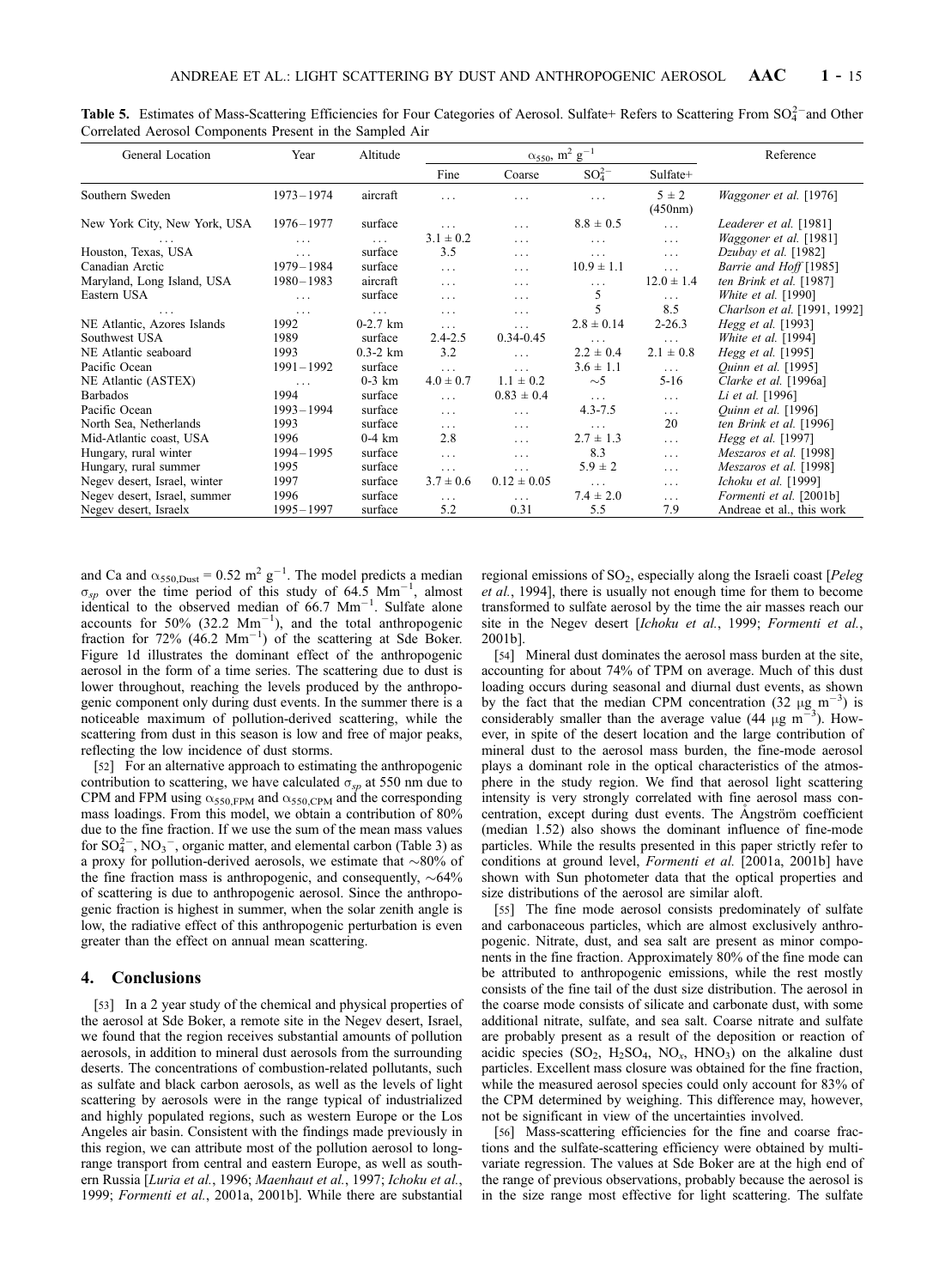mass median diameter is around  $0.4-0.5 \mu m$ , consistent with the highly aged nature of the aerosol. Since much of the direct effect of anthropogenic aerosols is caused by similarly aged aerosols, our  $\alpha$ values may be more applicable to radiative forcing calculations than the lower values obtained closer to sources.

[57] From the mass scattering efficiencies and the time series of the aerosol mass fractions, we can calculate the annual mean contributions of the anthropogenic and dust fractions to light scattering at Sde Boker. We find that on the long-term average, about 70% of the scattering coefficient can be attributed to the anthropogenic component. The annually integrated effect of the anthropogenic component on aerosol radiative forcing is even stronger than this number suggests, because of the parallel seasonality of the radiative flux and the relative and absolute abundance of anthropogenic aerosol. Much of the contribution of the coarse mode aerosol occurs during relatively few dust events, mostly in winter and spring. In contrast, the anthropogenic scattering component is highest in summer (58.6 Mm<sup>-1</sup>, or 77% of total  $\sigma_{sp}$ ), when radiative fluxes are also highest.

[58] The observed sulfate concentrations (mean, 7.1  $\mu$ g m<sup>-3</sup>) are consistent with model predictions for the study region [Langner and Rodhe, 1991; Pham et al., 1995; Chin and Jacob, 1996]. Our observations show that long-range transport of pollutants from Europe and Russia has a large-scale impact on aerosol concentrations and aerosol radiative forcing. Additional source regions may be in Africa and Asia, but their impact on the Near East region remains to be quantified (G.-J. Roelofs, personal communication, 1999).

[59] To obtain an initial, rough estimate of the radiative forcing by anthropogenic aerosols in the study region, we estimate the radiative forcing efficiency (RFE) at the top of the atmosphere (TOA), i.e., the amount of radiative forcing corresponding to a unity increase in aerosol optical thickness using the equation given by Anderson et al. [1999], based on the analysis of Haywood and Shine [1995]:

$$
RFE = S \cdot D(1 - A_c)T^2(1 - R_s)^2 \left[ 2R_s \frac{1 - \omega}{(1 - R_s)^2} - \beta(b)\omega \right]
$$

where RFE and the solar constant S have units of W  $m^{-2}$  (S = 1370) W m<sup>-2</sup>), *D* is the daylight fraction (set to 0.5), and *T* is the atmospheric transmissivity (0.76). The mean fractional cloud cover,  $A_c$ , for our region is 0.29 [*Warren et al.*, 1986], and the surface albedo ranges  $(R_s)$  from 0.07 (ocean) to 0.35 (desert). The average upscatter fraction  $\beta(b)$  was derived from the backscatter ratio, *b*, using the polynomial  $\beta = 0.082 + 1.85b - 2.97b^2$ , which closely approximates the relationship for a Heyney-Greenstein phase function [Anderson et al., 1999]. Measurements made during the ARACHNE-96 campaign suggested a mean value of 0.92  $\pm$ 0.03 for the single-scattering albedo  $(\omega)$  of the aerosol at Sde Boker [Formenti et al., 2001b]. The use of the value from this campaign as an estimate for the overall average is a reasonable assumption, since the BCE/FPM ratio during this campaign  $(0.080 \pm 0.017)$ was very close to the long-term average  $(0.081 \pm 0.029)$ . Since we are most interested in the radiative effects of the anthropogenic component, we ignore the long-wave forcing due to dust and the effect of high optical thickness during dust storms.

[60] From these data, we obtain a RFE of  $-12.8 \text{ W m}^{-2}$  over land and  $-55.2 \text{ W m}^{-2}$  over the sea. Using the long-term average aerosol optical thickness (AOT) at 670 nm measured at Sde Boker of 0.16 [Holben et al., 2001] and a 70% anthropogenic contribution to AOT based on the above discussion, we obtain TOA forcing estimates of  $-1.4$  and  $-6.2$  W m<sup>-2</sup> over land and sea, respectively. (We have neglected here the slight spectral dependence of the aerosol optical properties, b and  $\omega$ , and have chosen AOT at 670 nm to approximate the mean solar spectrum).

[61] As an alternative to this rough estimate of radiative forcing, we computed the TOA forcing due to the anthropogenic aerosol using the streamer radiative code [Key and Schweiger,

1998] for the same aerosol optical depth and the aerosol optical properties derived from our measurements. The wavelength dependence of the aerosol optical depth was inferred from the wavelength dependence of the mass-scattering efficiency of the fine mode (Table 4) and extrapolated below 450 and above 700 nm assuming a constant Angström coefficient across the wavelength intervals  $250 - 550$  nm and  $550 - 4000$  nm. The singlescattering albedo of 0.92 at 550 nm was extrapolated to other wavelengths following the wavelength dependence measured by Dubovik et al. [2001] for pollution aerosols. The asymmetry parameter was prescribed to typical values computed for finemode particles from Mie theory, in broad agreement with the measured backscatter fractions (Table 2). The wavelengthdependent surface reflectance for ocean and desert (dry sand) was assumed to be Lambertian, and we prescribed a uniform aerosol layer in the boundary layer. The annually averaged clearsky radiative forcing amounts to  $-3.5$  and  $-6.2$  W m<sup>-2</sup> over desert and ocean surfaces, respectively. Assuming a negligible aerosol direct effect in cloudy sky and using the climatological mean cloud cover of 29%, this translates into an all-sky radiative forcing of  $-2.5$  and  $-4.9 \text{ W m}^{-2}$  over desert and ocean surfaces, respectively.

[62] Both the crude estimate, based on the formula of *Anderson* et al. [1999], and the detailed radiative transfer calculation are in good agreement with predictions from global models of aerosol radiative forcing. For example, Haywood and Shine [1995] predicted a TOA forcing of  $-2$  to  $-3$  W m<sup>-2</sup> for our study region (without explicitly distinguishing between land and sea areas), using the sulfate distribution from the Langner and Rodhe [1991] model and a soot/sulfate mass ratio of 0.075.

[63] For further comparison with model predictions of forcing, we can estimate the sulfate forcing alone. Assuming that scattering accounts for 92% of AOT ( $\omega$  = 0.92), that sulfate contributes the same fraction to AOT as to  $\sigma_{sp}$  (50%), and taking the singlescattering albedo of sulfate as 1.0, we obtain a sulfate forcing of  $-2.3$  and  $-4.7 \text{ W m}^{-2}$  over land and sea, respectively. These values are in good agreement with the model predictions for climate forcing due to sulfate in our region, which fall in the range of  $-2$  to  $-5$  W m<sup>-2</sup> [Charlson et al., 1991; Boucher and Anderson, 1995; Feichter et al., 1997; Langmann et al., 1998; Penner et al., 1998]. Overall, we conclude that our data provide strong support for a negative radiative forcing due to anthropogenic aerosols in the eastern Mediterranean region, and that the magnitude of this forcing is in good agreement with current model predictions.

[64] Acknowledgments. We thank A. Eldering for making model calculations to estimate the effects of humidity changes on aerosol composition and light scattering. P. Formenti, H. Gimm, F. Meixner, and B. Stunder are acknowledged for help in producing the back trajectories. An anonymous reviewer made the valuable suggestion to include the results of a radiative transfer calculation. We thank R. J. Charlson for valuable comments on the manuscript and O. Boucher for performing the radiative transfer calculations. This research was supported by the Max Planck Society, Germany, and by the Belgian Federal Office for Scientific, Technical and Cultural Affairs, the Special Research Fund of the University of Gent, and the Fonds voor Wetenschappelijk Onderzoek-Vlaanderen.

## References

- Anderson, T. L., and J. A. Ogren, Determining aerosol radiative properties using the TSI 3563 integrating nephelometer, Aerosol Sci. Technol., 29,  $57 - 69$ , 1998.
- Anderson, T. L., et al., Performance characteristics of a high-sensitivity, three- wavelength, total scatter/backscatter nephelometer, J. Atmos. Oceanic. Technol., 13, 967 – 986, 1996.
- Anderson, T. L., D. S. Covert, J. D. Wheeler, J. M. Harris, K. D. Perry, B. E. Trost, D. J. Jaffe, and J. A. Ogren, Aerosol backscatter fraction and single-scattering albedo: Measured values and uncertainties at a coastal station in the Pacific Northwest, J. Geophys. Res., 104, 26,793-26,807, 1999.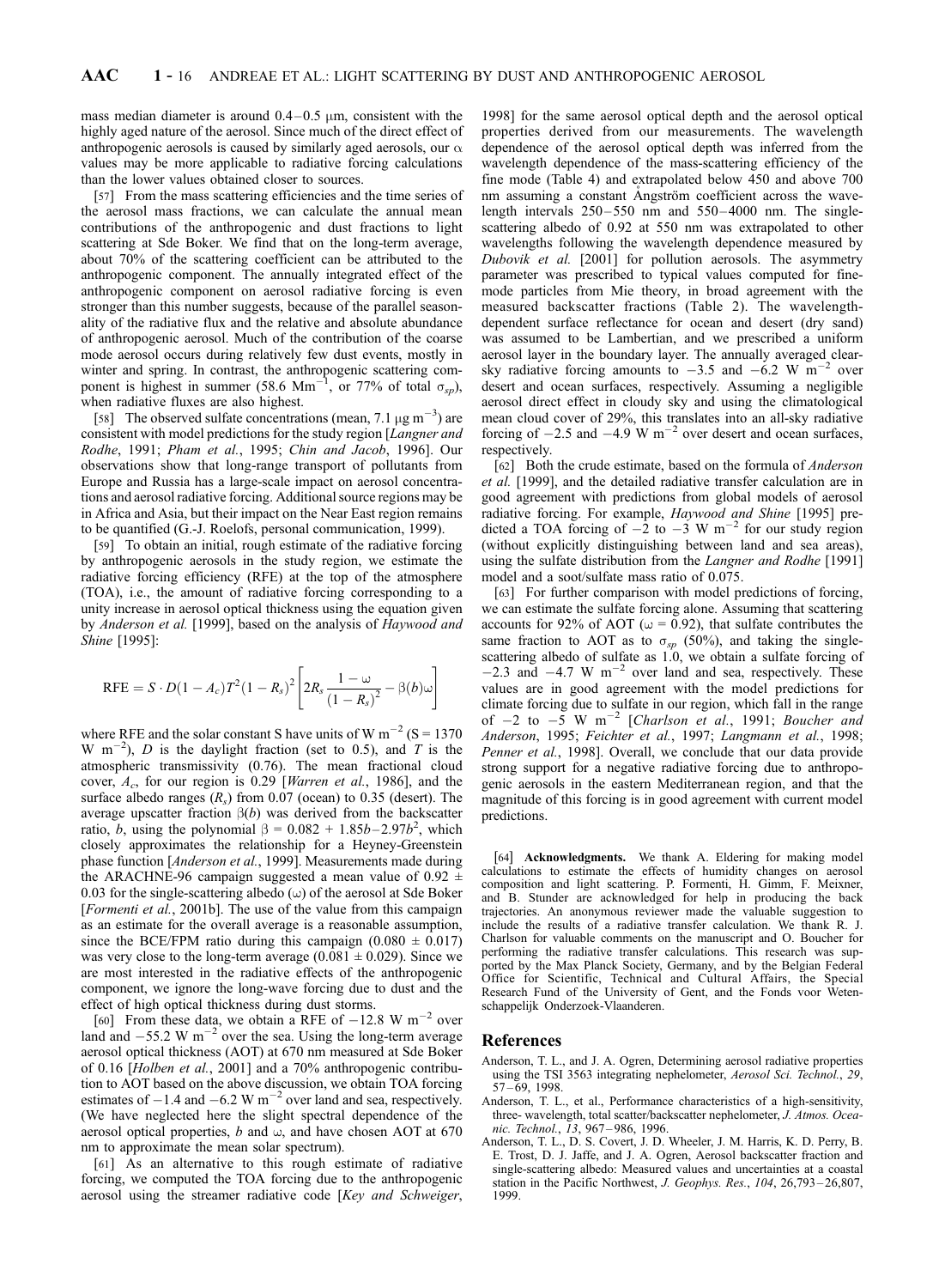- Andreae, M. O., Soot carbon and excess fine potassium: Long-range transport of combustion-derived aerosols, Science, 220, 1148-1151, 1983.
- Andreae, M. O., Climatic effects of changing atmospheric aerosol levels, in World Survey of Climatology, vol. 16, Future Climates of the World, edited by A. Henderson-Sellers, pp. 341 – 392, Elsevier Sci., New York, 1995.
- Andreae, M. O., and P. J. Crutzen, Atmospheric aerosols: Biogeochemical sources and role in atmospheric chemistry, Science, 276, 1052-1056, 1997.
- Andreae, M. O., T. W. Andreae, R. J. Ferek, and H. Raemdonck, Longrange transport of soot carbon in the marine atmosphere, Sci. Total Environ., 36, 73 – 80, 1984.
- Barrie, L. A., and R. M. Hoff, Five years of air chemistry observations in the Canadian Arctic, Atmos. Environ., 19, 1995 – 2010, 1985.
- Beck, W., and H. Engelhardt, Capillary electrophoresis of organic and inorganic cations with indirect UV detection, Chromatographia, 33, 313 – 316, 1992.
- Bodhaine, B. A., N. C. Ahlquist, and R. C. Schnell, Three-wavelength nephelometer suitable for aircraft measurement of background aerosol scattering coefficient, Atmos. Environ. Ser. A, 25, 2267-2276, 1991.
- Boucher, O., and T. L. Anderson, General circulation model assessment of the sensitivity of direct climate forcing by anthropogenic sulfate aerosols to aerosol size and chemistry, J. Geophys. Res.,  $100$ , 26,117-26,134, 1995.
- Cahill, T. A., R. A. Eldred, P. J. Feeney, P. J. Beveridge, and L. K. Wilkinson (Eds.), in The Stacked Filter Unit Revisited, Air and Waste Manage. Assoc., Pittsburgh, Pa., 1990.
- Caldow, R., F. R. Quant, R. L. Holm, and G. J. Sem, A three-wavelength high-sensitivity integrating nephelometer with backscatter operation, paper presented at the 1994 Fourth International Aerosol Conference, Los Angeles, Ca., 1994.
- Chanin, M.-L., New issues on climate change forcings, Eur. Rev., 4, 143-164, 1996.
- Charlson, R. J., J. Langner, H. Rodhe, C. B. Leovy, and S. G. Warren, Perturbation of the northern hemisphere radiative balance by backscattering from anthropogenic sulfate aerosols, Tellus, Ser. AB, 43, 152 – 163, 1991.
- Charlson, R. J., S. E. Schwartz, J. M. Hales, R. D. Cess, J. A. Coakley, J. E. Hansen, and D. J. Hofmann, Climate forcing by anthropogenic aerosols, Science, 255, 423-430, 1992.
- Charlson, R. J., T. L. Anderson, and H. Rodhe, Direct climate forcing by anthropogenic aerosols: Quantifying the link between atmospheric sulfate and radiation, Contrib. Atmos. Phys., 72, 79-94, 1999.
- Chin, M., and D. Jacob, Anthropogenic and natural contributions to atmospheric sulfate: A global model analysis, J. Geophys. Res., 101, 18,691-18,699, 1996.
- Claquin, T., M. Schulz, Y. Balkanski, and O. Boucher, Uncertainties in assessing radiative forcing by mineral dust, Tellus, Ser. B, 50, 491 – 505, 1998.
- Clarke, A. D., J. N. Porter, F. P. J. Valero, and P. Pilewskie, Vertical profiles, aerosol microphysics, and optical closure during the Atlantic Stratocumulus Transition Experiment: Measured and modeled column optical properties, J. Geophys. Res., 101, 4443 – 4453, 1996a.
- Clarke, A. D., T. Uehara, and J. N. Porter, Lagrangian evolution of an aerosol column during the Atlantic Stratocumulus Transition Experiment, J. Geophys. Res., 101, 4351-4362, 1996b.
- Cornille, P., W. Maenhaut, and J. M. Pacyna, Sources and characteristics of the atmospheric aerosol near Damascus, Syria, Atmos. Environ., Ser. A, 24, 1083 – 1093, 1990.
- Dayan, U., Climatology of back trajectories from Israel based on synoptic analysis, J. Appl. Meteorol., 25, 591 – 595, 1986.
- Dentener, F. J., G. R. Carmichael, Y. Zhang, J. Lelieveld, and P. J. Crutzen, Role of mineral aerosol as a reactive surface in the global troposphere, J. Geophys. Res., 101, 22,869-22,889, 1996.
- Dubovik, O., B. N. Holben, T. F. Eck, A. Smirnov, Y. J. Kaufman, M. D. King, D. Tanré, and I. Slutsker, Variability of absorption and optical properties of key aerosol types observed in worldwide locations, J. Geophys. Res., in press, 2001.
- Dzubay, T. G., R. K. Stevens, C. W. Lewis, D. H. Hern, W. J. Courtney, J. W. Tesch, and M. A. Mason, Visibility and aerosol composition in Houston, Texas, Environ. Sci. Technol., 16, 514-525, 1982.
- Feichter, J., E. Kjellström, H. Rodhe, F. Dentener, J. Lelieveld, and G.-J. Roelofs, Simulation of the tropospheric sulfur cycle in a global climate model, Atmos. Environ., 30, 1693 – 1707, 1996.
- Feichter, J., U. Lohmann, and I. Schult, The atmospheric sulfur cycle in ECHAM-4 and its impact on the shortwave radiation, *Clim. Dyn.*, 13, 235 – 246, 1997.
- Formenti, P., et al., Aerosol optical properties and large-scale transport of air masses: Observations at a coastal and a semiarid site in the eastern Mediterranean during summer 1998, J. Geophys. Res., 106, 9807 – 9826, 2001a.
- Formenti, P., et al., Physical and chemical characteristics of aerosols over the Negev desert (Israel) during summer 1996, J. Geophys. Res., 106, 4871 – 4890, 2001b.
- Fuller, K. A., W. C. Malm, and S. M. Kreidenweis, Effects of mixing on extinction by carbonaceous particles, *J. Geophys. Res.*, 104, 15,941– 15,954, 1999.
- Ganor, E., The frequency of Saharan dust episodes over Tel Aviv, Israel, Atmos. Environ., 28, 2867 – 2871, 1994.
- Ganor, E., and Y. Mamane, Transport of Saharan dust across the eastern Mediterranean, Atmos. Environ., 16, 581-587, 1982.
- Ganor, E., and R. F. Pueschel, Composition of individual nitrate containing particles in non-urban atmospheres of Colorado, USA and Tel Aviv, Israel, Water Air Soil Pollut., 42, 169 – 181, 1988.
- Ganor, E., H. A. Foner, S. Brenner, E. Neeman, and N. Lavi, The chemical composition of aerosols settling in Israel following dust storms, Atmos. Environ., Ser. A, 25, 2665 – 2670, 1991.
- Ganor, E., Z. Levin, and R. Van Grieken, Composition of individual aerosol particles above the Israelian Mediterranean Coast during the summer time, Atmos. Environ., 32, 1631 – 1642, 1998.
- Ginoux, P., M. Chin, I. Tegen, J. Herman, O. Torres, and B. Holben, Global modeling of mineral dust with the Goddard transport model, paper presented at the Workshop on Mineral Dust, Boulder, Colo., 1999.
- Gray, H. A., G. R. Cass, J. J. Huntzicker, E. K. Heyerdahl, and J. A. Rau, Characteristics of atmospheric organic and elemental carbon particle concentrations in Los Angeles, Environ. Sci. Technol., 20, 580-589, 1986.
- Groblicki, P. J., G. T. Wolff, and R. J. Countess, Visibility-reducing species in the Denver ''brown cloud,'' I, Relationships between extinction and chemical composition, Atmos. Environ., 15, 2473 – 2484, 1981.
- Guelle, W., Y. J. Balkanski, M. Schulz, B. Marticorena, G. Bergametti, C. Moulin, R. Arimoto, and K. D. Perry, Modeling the atmospheric distribution of mineral aerosol: Comparison with ground measurements and satellite observations for yearly and synoptic timescales over the North Atlantic, J. Geophys. Res., 105, 1997 – 2012, 2000.
- Güllü, G. H., I. Ölmez, S. Aygün, and G. Tuncel, Atmospheric trace element concentrations over the eastern Mediterranean Sea: Factors affecting temporal variability, J. Geophys. Res., 103, 21,943 – 21,954, 1998.
- Haywood, J. M., and K. P. Shine, The effect of anthropogenic sulfate and soot aerosol on the clear-sky planetary radiation budget, *Geophys. Res.* Lett., 22, 603-606, 1995.
- Hegg, D. A., R. J. Ferek, and P. V. Hobbs, Light scattering and cloud condensation nucleus activity of sulfate aerosol measured over the Northeast Atlantic Ocean, J. Geophys. Res., 98, 14,887 – 14,894, 1993.
- Hegg, D. A., P. V. Hobbs, R. J. Ferek, and A. P. Waggoner, Measurements of some aerosol properties relevant to radiative forcing on the east coast of the United States, J. Appl. Meteorol., 34, 2306 – 2315, 1995.
- Hegg, D. A., P. V. Hobbs, S. Gasso, J. D. Nance, and A. L. Rangno, Aerosol measurements in the Arctic relevant to direct and indirect radiative forcing, J. Geophys. Res., 101, 23,349 – 23,363, 1996.
- Hegg, D. A., J. Livingston, P. V. Hobbs, T. Novakov, and P. Russell, Chemical apportionment of aerosol column optical depth off the mid-Atlantic coast of the United States, J. Geophys. Res., 102, 25,293-25,303, 1997.
- Heidam, N. Z., Review: Aerosol fractionation by sequential filtration with Nuclepore filters., Atmos. Environ., 15, 891, 1981.
- Herut, B., B. Spiro, A. Starinsky, and A. Katz, Sources of sulfur in rainwater as indicated by isotopic delta<sup>34</sup>S data and chemical composition, Israel, Atmos. Environ., 29, 851 – 857, 1995.
- Holben, B. N., et al., An emerging ground-based aerosol climatology: Aerosol optical depth from AERONET, J. Geophys. Res., 106, 12,067 – 12,097, 2001.
- Houghton, J., Y. Ding, D. J. Griggs, M. Noguer, P. J. van der Linden, X. Dai, K. Maskell, and C. A. Johnson (Eds.), Climate Change: The Scientific Basis, Cambridge Univ. Press, New York, 2001.
- Houghton, J. T., L. G. Meira Filho, B. A. Callander, N. Harris, A. Kattenberg, and K. Maskell (Ed.), Climate Change, 1995: The Science of Climate Change, 572 pp., Cambridge Univ. Press, New York, 1996.
- Ichoku, C., et al., Interrelationships between aerosol characteristics and light scattering in an eastern Mediterranean arid environment, J. Geophys. Res., 104, 24,371-24,393, 1999.
- John, W., S. Hering, G. Reischl, G. Sasaki, and S. Goren, Characteristics of Nuclepore filters with large pore size, II, Filtration properties, Atmos. Environ., 17, 373 – 382, 1983.
- Key, J., and A. J. Schweiger, Tools for atmospheric radiative transfer: Streamer and Fluxnet, Comput. Geosci., 24, 443-451, 1998.
- Kiehl, J. T., and B. P. Briegleb, The relative role of sulfate aerosols and greenhouse gases in climate forcing, Science, 260, 311 – 314, 1993.
- Kubilay, N., and A. C. Saydam, Trace elements in atmospheric particulates over the eastern Mediterranean; concentrations, sources, and temporal variability, Atmos. Environ., 29, 2289-2300, 1995.